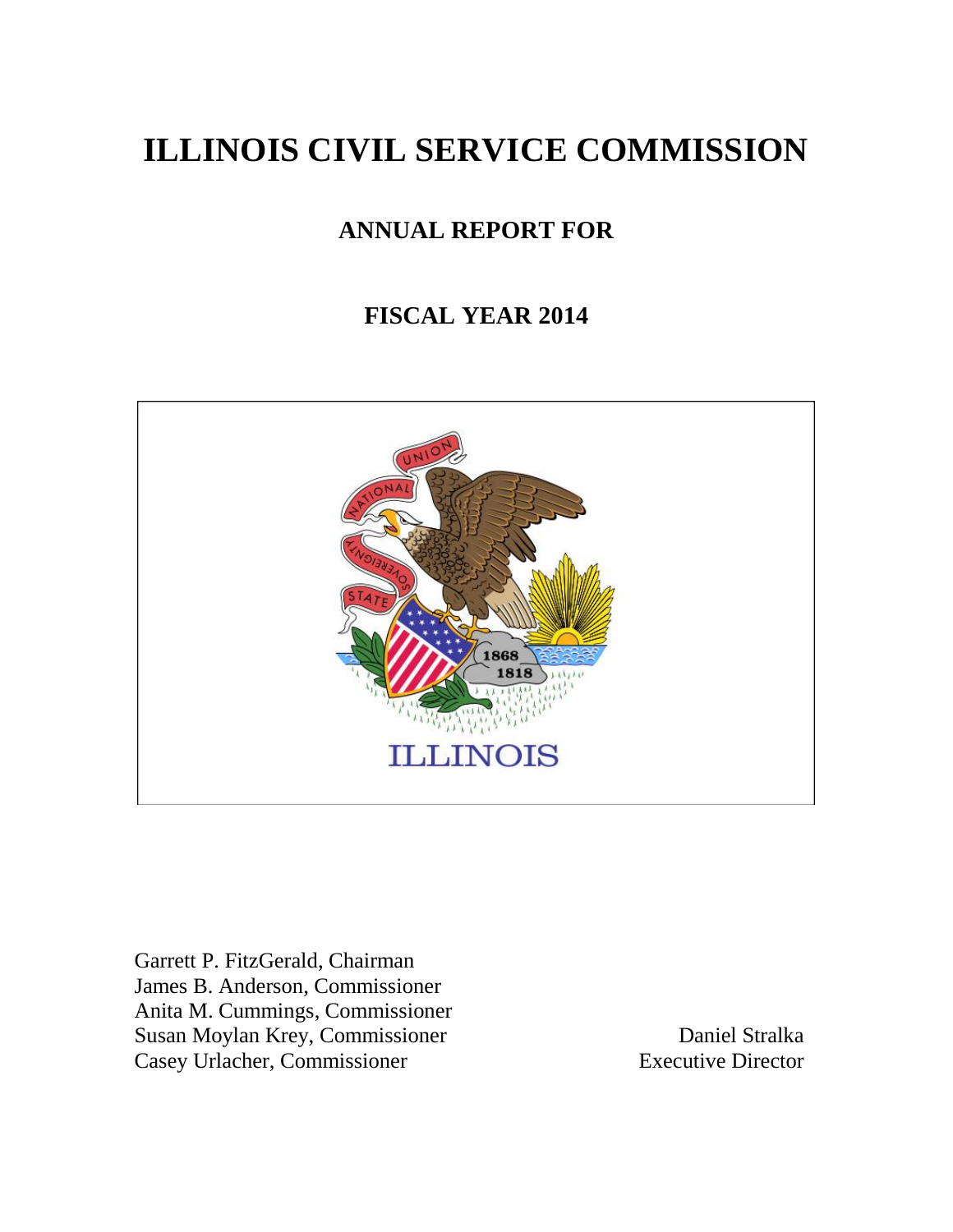

**Daniel Stralka EXECUTIVE DIRECTOR**

**State of Illinois CIVIL SERVICE COMMISSION 607 East Adams Street, Suite 801 Springfield, IL 62701 PHONE (217) 782-7373 FAX (217) 524-3706 TTY (888) 261-2819 www.icsc.il.gov**

**Garrett P. FitzGerald CHAIRMAN**

**COMMISSIONERS James B. Anderson Anita M. Cummings Susan Moylan Krey Casey Urlacher**

September 19, 2014

Governor Patrick J. Quinn State of Illinois Springfield, Illinois 62706

Dear Governor Quinn:

We submit this report to you, to the members of the General Assembly, and to the citizens of Illinois. It is the Commission's 102nd Annual Report and covers the period of July 1, 2013 through June 30, 2014. In this report we have set forth both our responsibilities and accomplishments.

We appreciate the support and encouragement you have given us as we endeavor to carry out the requirements of the Illinois Personnel Code with the goal of providing the citizens of Illinois with a system of personnel administration based on merit principles and scientific method.

Respectfully submitted,

Garrett P. FitzGerald, Chairman

James B. Anderson, Commissioner

Susan Moylan Krey, Commissioner 6

Amta M. Cummings, Commissioner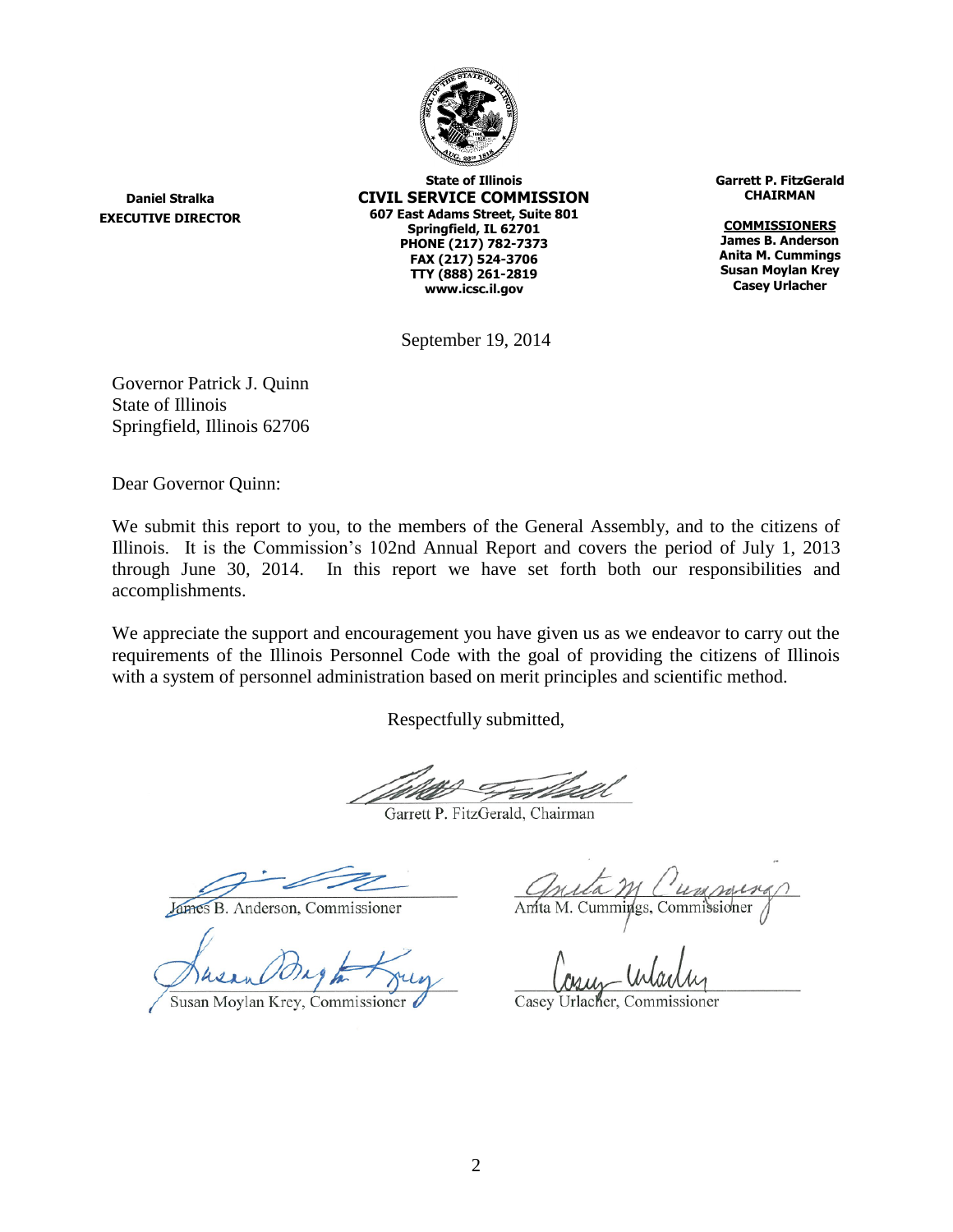## **TABLE OF CONTENTS**

## Page Number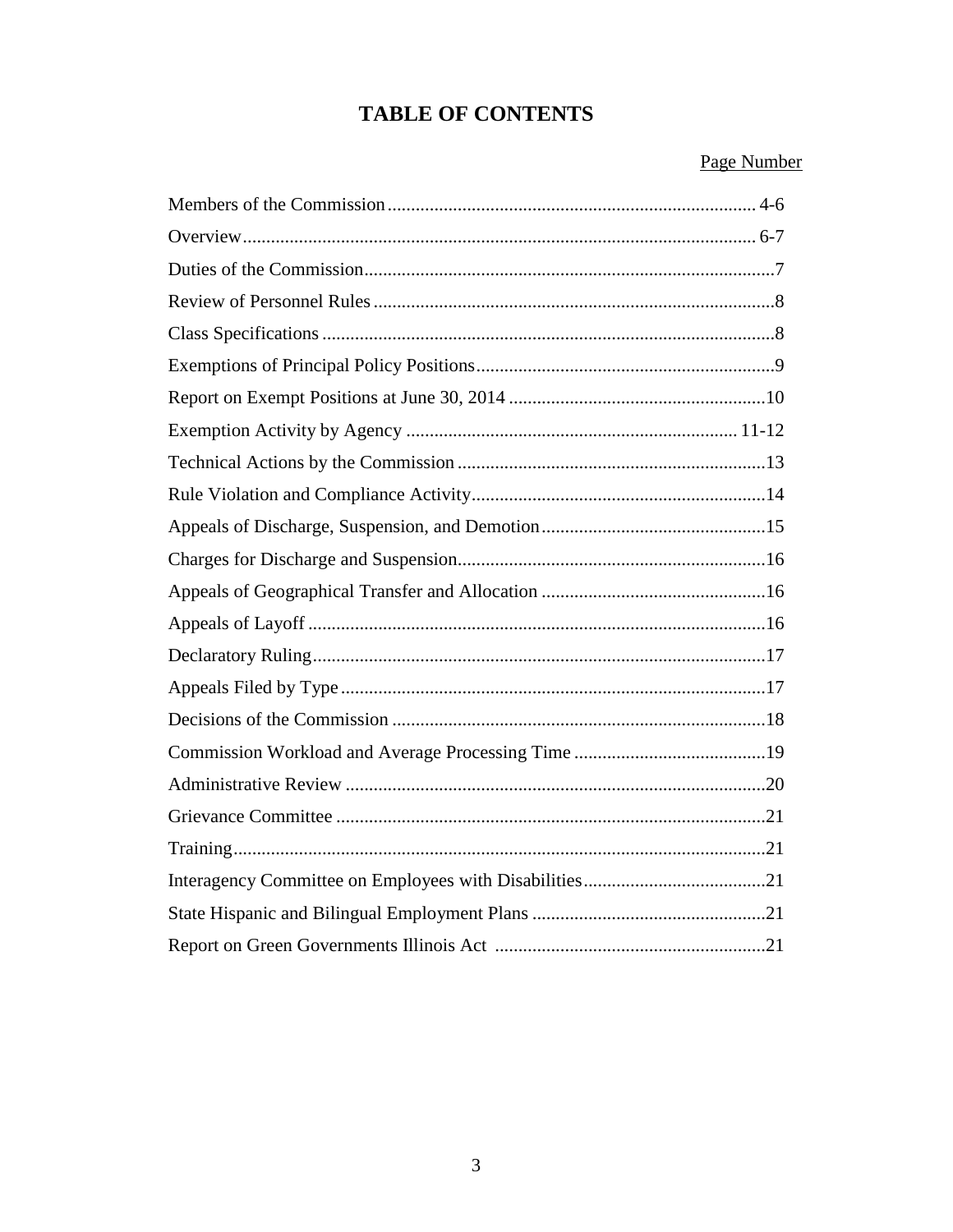### **MEMBERS OF THE COMMISSION**

The members of the Civil Service Commission are appointed for a period of six years.

| Name                            | Term Expires  |
|---------------------------------|---------------|
| Garrett P. FitzGerald, Chairman | March 1, 2015 |
| James B. Anderson, Commissioner | March 1, 2019 |
| Anita M. Cummings, Commissioner | March 1, 2017 |
| Susan Moylan Krey, Commissioner | March 1, 2017 |
| Casey Urlacher, Commissioner    | March 1, 2017 |

## **Garrett P. FitzGerald**

Garrett P. FitzGerald served as Commissioner starting October 28, 2011 and was designated as Chairman on May 10, 2013. Garrett is the Executive Director of the Northcenter Chamber of Commerce and the Chief Executive Officer of the Northwest Community Corporation. Both are non-profit corporations developing business districts and communities in Illinois.

Garrett currently serves as a Board Member and was the past Treasurer and Chairman at Neumann Family Services. He also was the 4<sup>th</sup> Congressional District Representative on the Citizens Utility Board. Garrett previously served as an elected member of A.G. Bell Elementary School's Local School Council and on St. Benedict High School's Board. Prior to entering the non-profit field Garrett FitzGerald worked for the Chicago City Council and the Cook County Board of Commissioners. His diverse background has exposed him to many issues in the field of public employment. Garrett and his family reside on the Northwest side of Chicago.

#### **James B. Anderson**

James B. Anderson is Senior Counsel at Aon Hewitt, a Fortune 500 company focused on human resources consulting and outsourcing, in Lincolnshire, Illinois. Prior to joining Aon Hewitt, James was an associate for over six years at the law firm of Katten Muchin Rosenman LLP in Chicago, Illinois, practicing in the corporate group and advising clients in diverse areas including mergers and acquisitions, public company securities offerings and other complex business transactions.

James earned his undergraduate degree in economics from Northwestern University in Evanston, Illinois and his law degree from Northwestern University School of Law in Chicago, Illinois. While in law school, James served as a judicial extern for the Hon. Judge James B. Zagel in the U.S. District Court for the Northern District of Illinois, as a legal intern for the U.S. Department of Justice in Washington, D.C., and as a legal intern for the U.S. Attorney's Office for the Northern District of Illinois. James also serves on the executive committee of The Moody Church in Chicago, through which he volunteers with By the Hand Club for Kids in the Cabrini-Green neighborhood and with an underperforming Chicago Public School. Originally from Rockford, Illinois, James and his family currently reside in Chicago.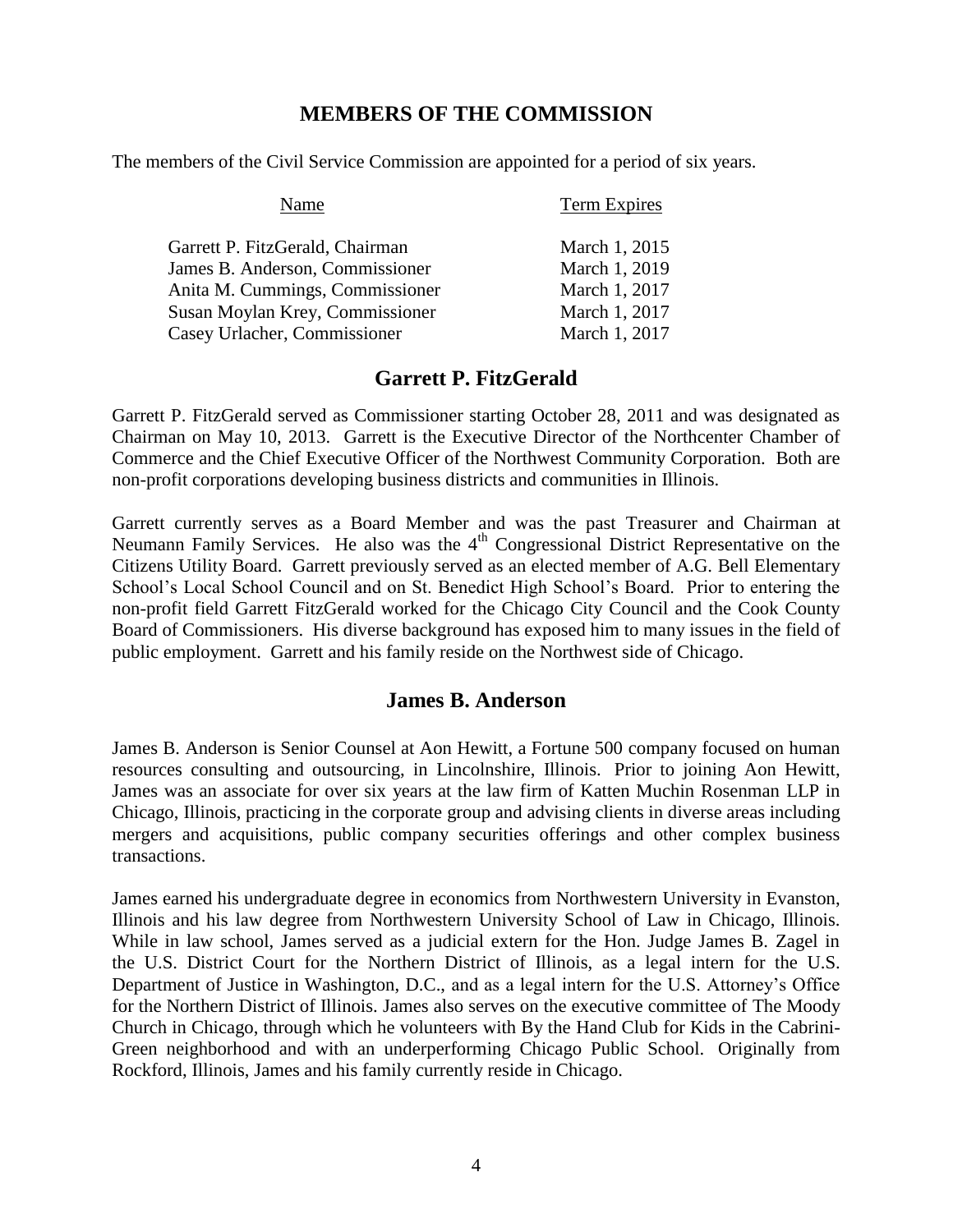#### **Anita M. Cummings**

Anita Cummings is the owner of A M Consulting, Inc. an independent consulting practice specializing in professional management assistance since 1984. While her present work concentrates on economic development projects, her career began in the area of human resources. In that capacity, she coordinated and implemented the recruiting, testing, and staffing of Midway Airlines' first 350 employees, as well as the start-up of several other Airlines based at the growing Midway Airport, continuously focusing on personnel issues.

Ms. Cummings was a Commissioner of the Chicago Park District for almost ten years, serving as the Chair of its Personnel Committee. Other prior significant Board appointments include: Metropolitan Pier and Exposition Authority, Interim Board; Southwest Home Equity Assurance Program, Chairman of the Board and Personnel Committee Chair; Midway Airport Terminal Development Program (Community Hiring Initiative Board); Neighborspace, Board of Directors.

Ms. Cummings has held numerous leadership positions in the Southwest community. As a founder of the United Business Association of Midway, she has promoted economic growth and job development in the Midway Airport area since 1979. She is presently the Executive Director of both the United Business Association of Midway and the Chicago/Midway-Clearing Main Street project. Ms. Cummings is a graduate of DePaul University, a former Chicago Public school teacher, and a longtime resident of the southwest side of Chicago.

#### **Susan Moylan Krey**

Susan Moylan Krey was born in Chicago and attended Northeastern Illinois University. Attending Oakton Community College to obtain her real estate license, she has been a Realtor/Broker since 1989. She was elected Maine Township Collector in 2005, appointed Maine Township Trustee in 2007, and elected Township Trustee in 2009 and again in 2013. She was appointed as Maine Township Assessor in May 2014. From 2009 through 2013 she has served on the Des Plaines Library Board of Trustees as Vice-President. While in these positions, Susan has participated in numerous personnel matters impacting public employees.

Active in the community, Susan has been the Coordinator for her Township's National Night Out Against Crime and a liaison to the Township's Neighborhood Watch. She helped establish the Sgt. Karen Ladar Memorial Good Citizen Award in 2010. Along with her husband, Kevin, she now resides in Des Plaines. They have five children and thirteen grandchildren, all of whom live in the State of Illinois.

#### **Casey Urlacher**

Casey Urlacher was born in the State of Washington but spent most of his childhood in New Mexico. He attended New Mexico Military Institute where he began his collegiate football career. He later transferred to Lake Forest College where he earned a Bachelor of Arts in Economics and Business. In 2013 Lake Forest College elected Casey to its Sports Hall of Fame for his athletic success and co-curricular activities.

After graduating from Lake Forest College, Casey was a professional football player from 2003 to 2006. He played for the NFL Chicago Bears as well as a number of other professional teams. Upon retiring from football in 2006, he became a successful businessman in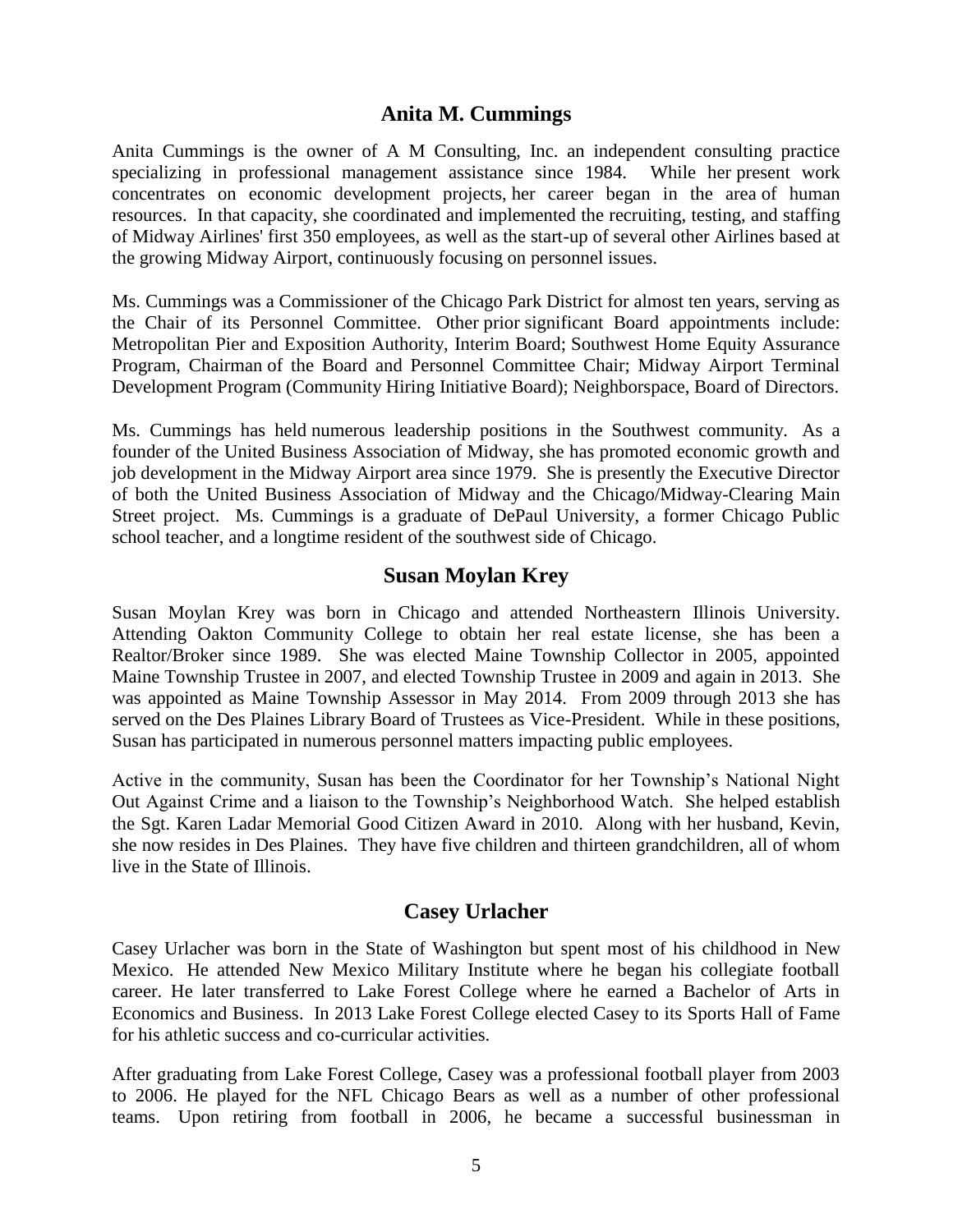excavating/construction, real estate, restaurants and nightclubs. In 2013 Casey was elected Mayor of Mettawa, Illinois, where he has lived for the past ten years. As a result of these ventures, he came to understand how a merit-based workforce is essential to the success of both private and public enterprises.

Casey is actively involved in many charity and community organizations including the Lake County Chamber of Commerce, Preservation Foundation of the Lake County Forest Preserve, and St. Jude Children's Research Hospital. He is a member of the Citizens Utility Board and an Illinois Sierra Club Supporter.

#### **OVERVIEW**

The Civil Service Commission began the year with an approved budget of \$379,000 which was essentially flat with the previous year after the supplemental appropriation. The Commission lapsed \$41,130 back to the State in fiscal year 2014. This significant amount was primarily due to the departure of Brian Collins, the Commission's Chief Fiscal Officer, on January 31, 2014 and the continued vacancy of that position for the rest of the fiscal year. Most fiscal duties have been temporarily assumed by the Executive Director.

There were several new Commissioners appointed in the fiscal year. Effective August 2, 2013 James Anderson and Velisha Haddox were appointed as Commissioners to bring the Commission to its full complement. However, Ms. Haddox notified the Commission on September 2, 2013 that she would be unable to serve. Subsequently, Casey Urlacher was appointed to fill that vacant position effective October 11, 2013.

The Auditor General conducted its bi-annual compliance audit for fiscal years 2012 and 2013. The Commission is pleased to report that there were no material findings as a result of their extensive review. The audit did include a follow-up from the Auditor General's Management Audit of Exemptions released in 2010. The follow-up referenced two recommendations from the Management Audit, one of them that the Commission should work with Central Management Services to monitor the use of principal policy exempt positions. The Auditor General advised that this follow-up will continue to be included in future compliance audits until the Commission adopts a more formal monitoring program, acknowledging that an informal monitoring program is already in place. Commission staff had started the process of developing a limited monitoring program but this initiative was tabled with the departure of the Chief Fiscal Officer.

In early 2014, the Commissioners expressed a need for more detailed information on how agency principal policy exemption requests are evaluated by both the Department of Central Management Services and Commission staff so they may make informed decisions when exercising their collective judgment on these requests. At the April 18, 2014 Commission meeting, the Deputy Director, Bureau of Personnel, briefly reviewed the steps Central Management Services takes when reviewing exemption requests prior to affixing the Director's approval. When she was finished, the Commission's Executive Director made a detailed presentation as to the review and analysis Commission staff conducts upon receipt of the exemption materials from the Department of Central Management Services. Both these presentations were memorialized in the Minutes.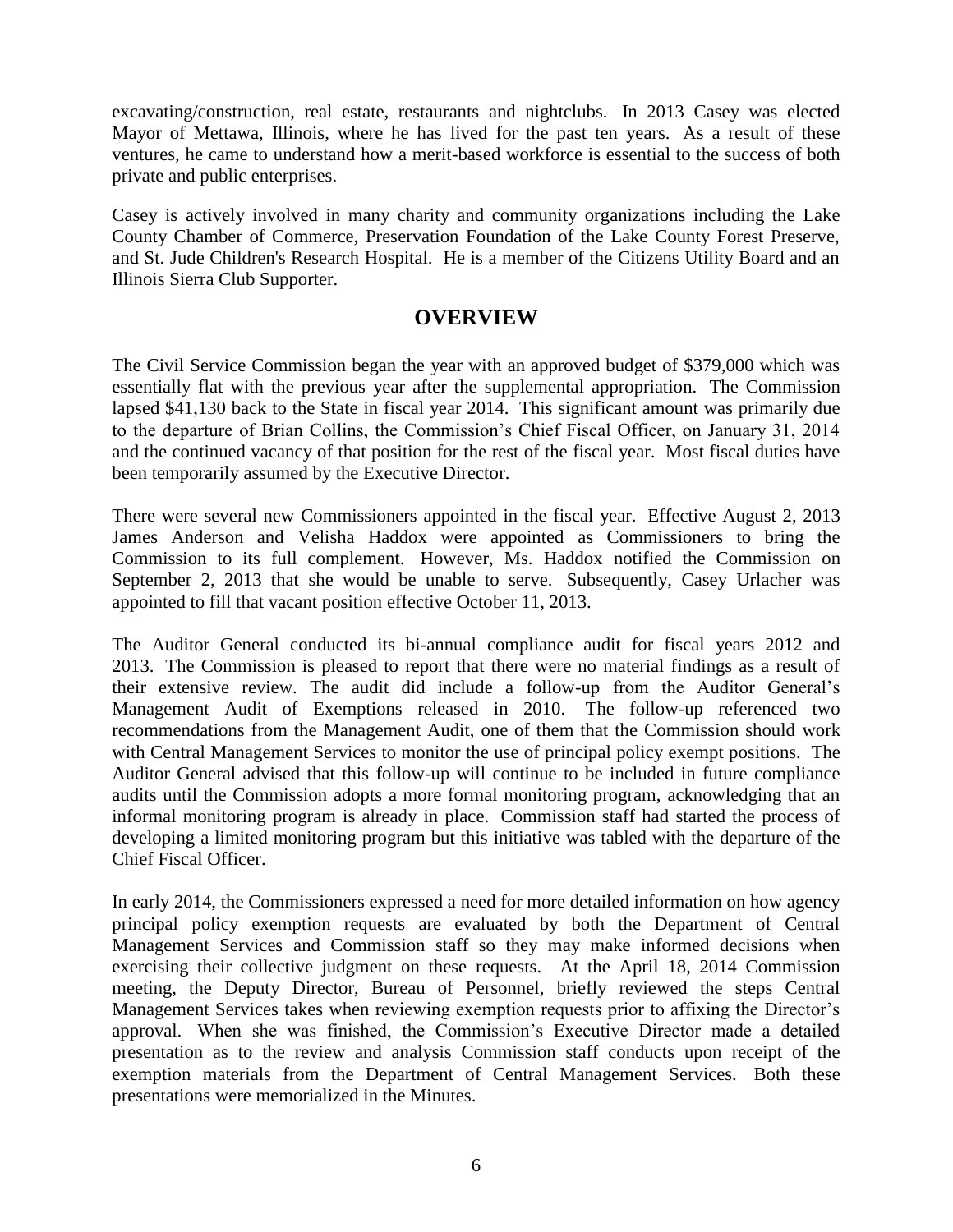Assistant Executive Director Andrew Barris completed an initiative to create a searchable database of Commission decisions going back to 2003. This database will assist Administrative Law Judges to ensure continuity within Proposals for Decisions in contested appeals before the Commission.

In 2014 the Commission staff and Commissioners participated in the annual SECA (State and University Employees Combined Appeal) drive for charitable giving. The Commission was given an award for Exceptional Giving by SECA for having a larger monetary contribution compared to the previous year.

## **DUTIES OF THE COMMISSION**

Guided by merit philosophy, the members of the Commission and its staff carry out the following statutory responsibilities:

- 1. To approve or disapprove personnel rules or their amendments promulgated and submitted by the Director of Central Management Services.
- 2. To approve the classification plan submitted by the Director of Central Management Services, and approve proposals for new or amended class specifications and for the abolition of existing classes under the classification plan.
- 3. Upon recommendation of the Director of Central Management Services, the Commission approves the exemption from Jurisdiction B of those positions which in its judgment bear principal administrative responsibility for the determination or implementation of policy.
- 4. Upon identification of instances of noncompliance, the Commission is responsible for ensuring the enforcement of the Personnel Code and Rules through the issuance of directives for compliance.
- 5. For certified employees who are discharged, suspended for more than 30 days in a twelve-month period, or demoted, the Commission hears and determines the written charges and renders decisions which are binding upon the employing agency.
- 6. The Commission hears appeals by certified employees who are involuntarily transferred from one geographical area to another, or who question the allocation of their position under the classification plan.
- 7. The Commission hears or conducts an investigation of layoff appeals by certified employees where the basis of the appeal is that provisions of the Personnel Code or Rules have been violated.

During fiscal year 2014, the Commission was active in these areas as the following detailed report indicates.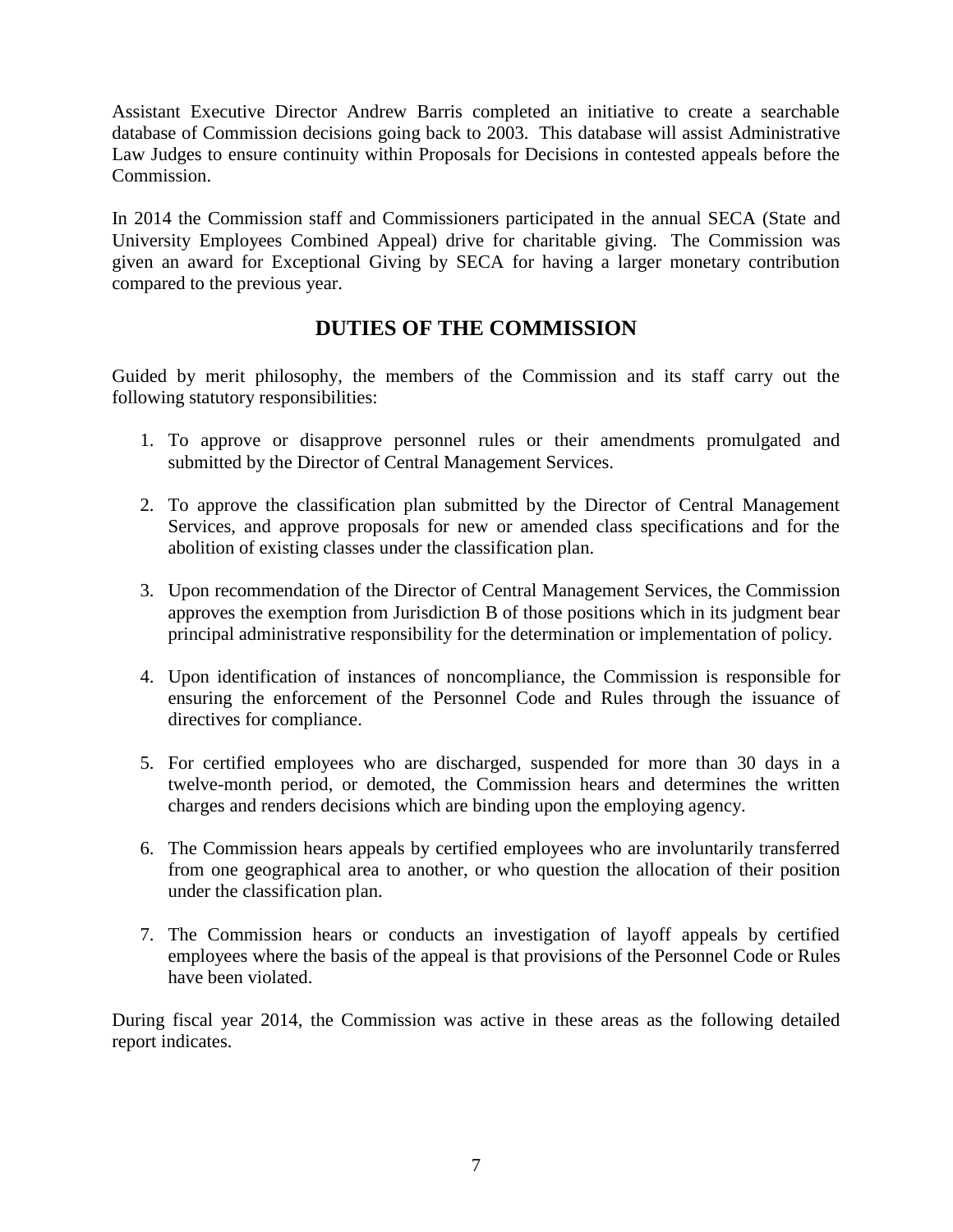#### **(1) REVIEW OF PERSONNEL RULES**

The drafters of the Personnel Code envisioned broad enabling statutes giving the Director of Central Management Services extensive discretion to implement the provisions of the Code through the promulgation of rules. As a check and balance to this power, the Director is to submit proposed rules and/or amendments to the Commission, and the Commission has the authority to disapprove them. During fiscal year 2014, the Director of Central Management Services submitted proposed amendments to one section of the Personnel Rules as follows:

• Section 302.795, Administrative Law

After consideration, the Commission concurred with this amendment.

### **(2) CLASS SPECIFICATIONS**

A sound system of position classification is essential to carry out the objectives of a merit personnel system. The classification plan establishes the basis for ensuring that employees performing work of the same nature, level of difficulty and complexity are paid within the same salary range, dependent on length of service and excellence of performance. The specifications further set forth the legal requirements for selection of those who desire to enter state service and the promotion of present employees who seek advancement within the career system. So that personnel decisions can be based upon the factual basis of existing assignments, the position classification system identifies the duties performed and responsibilities assigned by individual employees.

The Commission has the responsibility of approving all amendments to the classification plan including class specifications. During fiscal year 2014, the Commission reviewed and acted on 26 amendments to the classification plan.

| New Classes Not Approved <sup>1</sup> |                |
|---------------------------------------|----------------|
| New classes approved                  | 10             |
| Revised classes approved              | 15             |
| Abolished classes approved            | $\overline{0}$ |
|                                       | 26             |

 $\overline{a}$ 

<sup>&</sup>lt;sup>1</sup> The agency withdrew its request for a new class at the meeting on July 19, 2013.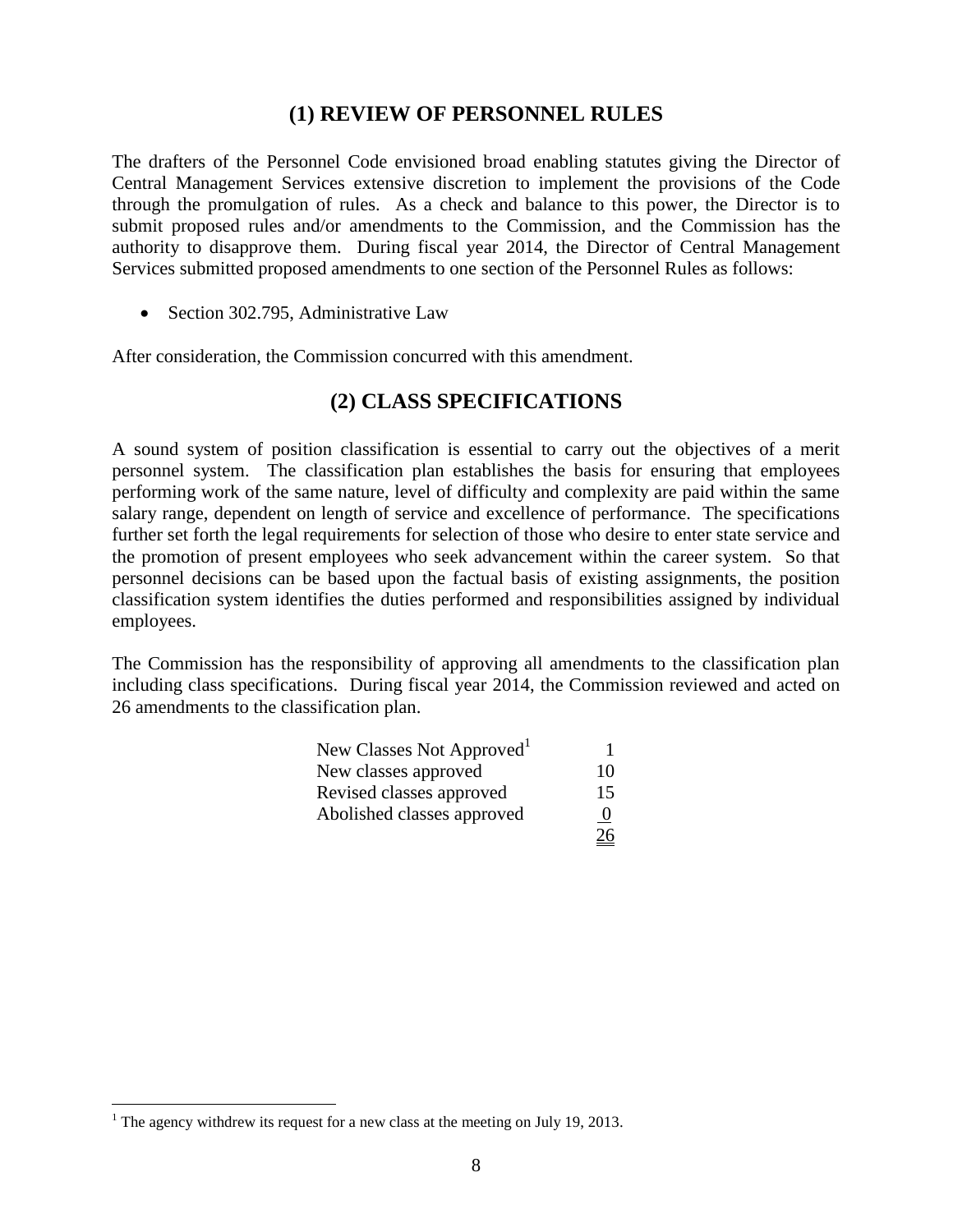## **(3) EXEMPTIONS OF PRINCIPAL POLICY POSITIONS**

A long-standing significant issue in merit systems is the determination of those positions which should be subject to appointment and dismissal at the discretion of the administration. In the Personnel Code, the legislature specifically provided for most major exemptions, such as those for all positions in the legislative and judicial branches, of directors and assistant directors of executive agencies, and of members of boards and commissions. In positions below the director, assistant director, board or commission level, the legislature chose to grant the Director of Central Management Services and the Civil Service Commission joint authority to exempt positions from Jurisdiction B of the Personnel Code. Under this provision, agencies request and the Director of Central Management Services issues a recommendation as to whether positions that bear principal administrative responsibility for the determination of policy or principal responsibility for the implementation of policy should be exempted. This recommendation is then submitted to the Civil Service Commission for approval. The impact upon the merit system of decisions made with respect to the exemption of positions from these provisions of the Personnel Code is obvious.

The Commission acts by approving or denying exemption requests recommended by the Director. Clarifications of these positions are evaluated to ensure that only positions that continue to qualify for exemption remain exempt. The Commission received a total of 47 exemption requests in fiscal year 2014. Of those, 39 were granted exemption (six of those were granted for periods ranging from six months to two years) two were denied and six were withdrawn.

There were a total of 42 4d(3) exempt positions that were considered for rescission of exemption for various reasons, including extended vacancies. Of those 42 positions, 22 had their exemptions rescinded and 20 of the proposed rescissions were denied (not rescinded).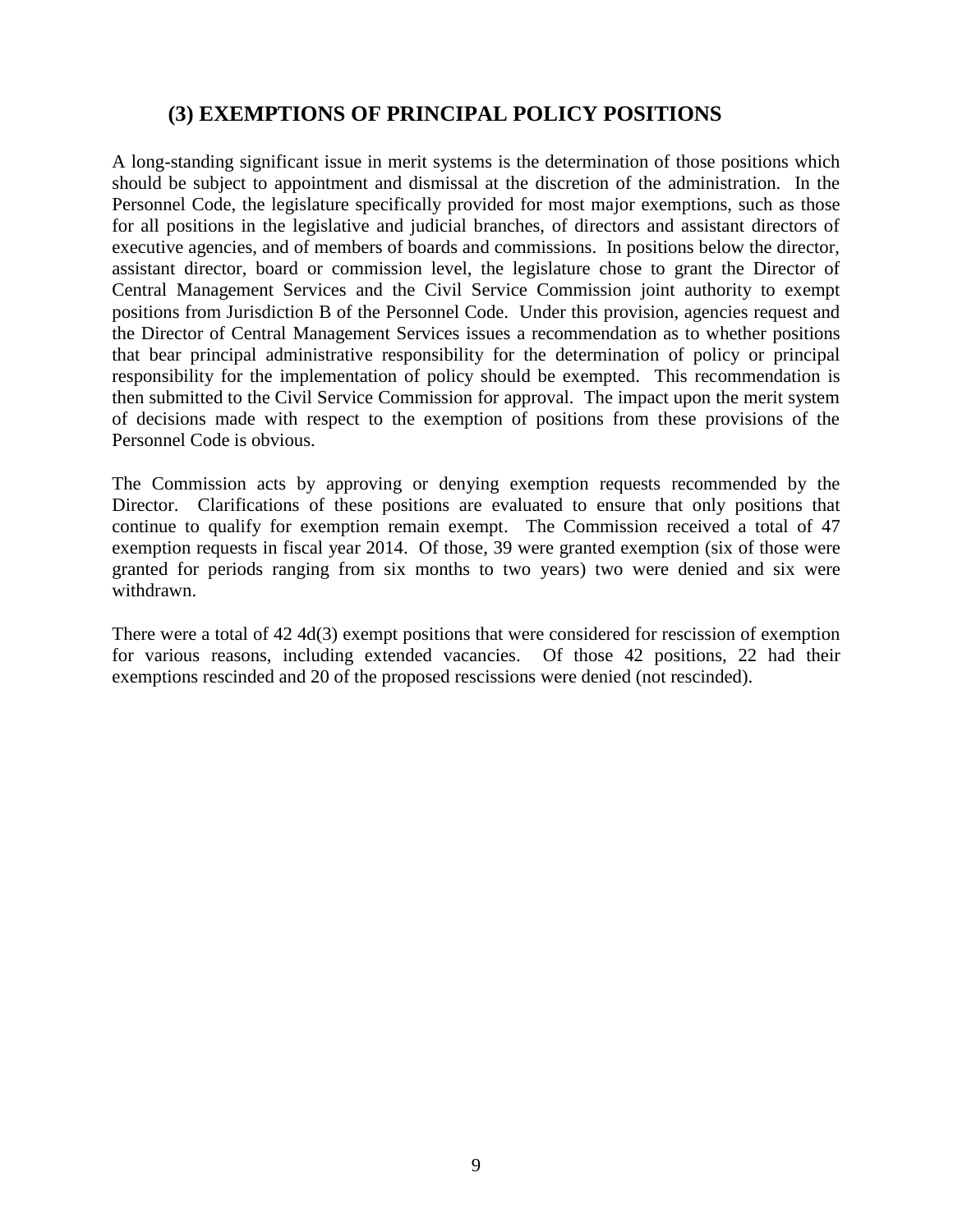# REPORT ON EXEMPT POSITIONS AT JUNE 30, 2014<sup>2</sup>

|               | Total            | Number of Exempt |
|---------------|------------------|------------------|
| <u>Agency</u> | <b>Employees</b> | Positions        |
|               |                  |                  |
|               |                  |                  |
|               |                  |                  |
|               |                  |                  |
|               |                  |                  |
|               |                  |                  |
|               |                  |                  |
|               |                  |                  |
|               |                  |                  |
|               |                  |                  |
|               |                  |                  |
|               |                  |                  |
|               |                  |                  |
|               |                  |                  |
|               |                  |                  |
|               |                  |                  |
|               |                  |                  |
|               |                  |                  |
|               |                  |                  |
|               |                  |                  |
|               |                  |                  |
|               |                  |                  |
|               |                  |                  |
|               |                  |                  |
|               |                  |                  |
|               |                  |                  |
|               |                  |                  |
|               |                  |                  |
|               |                  |                  |
|               |                  |                  |
|               |                  |                  |
|               |                  |                  |
|               |                  |                  |
|               |                  |                  |
|               |                  |                  |
|               |                  |                  |
|               |                  |                  |
|               |                  |                  |
|               |                  |                  |
|               |                  |                  |
|               |                  |                  |
|               |                  |                  |
|               |                  |                  |
|               |                  |                  |
|               |                  |                  |
|               |                  |                  |
|               |                  |                  |
|               |                  |                  |
|               |                  |                  |
|               |                  |                  |
|               |                  |                  |
|               |                  |                  |
|               |                  |                  |
|               |                  |                  |

 $2$  This report is generated by the Illinois Department of Central Management Services.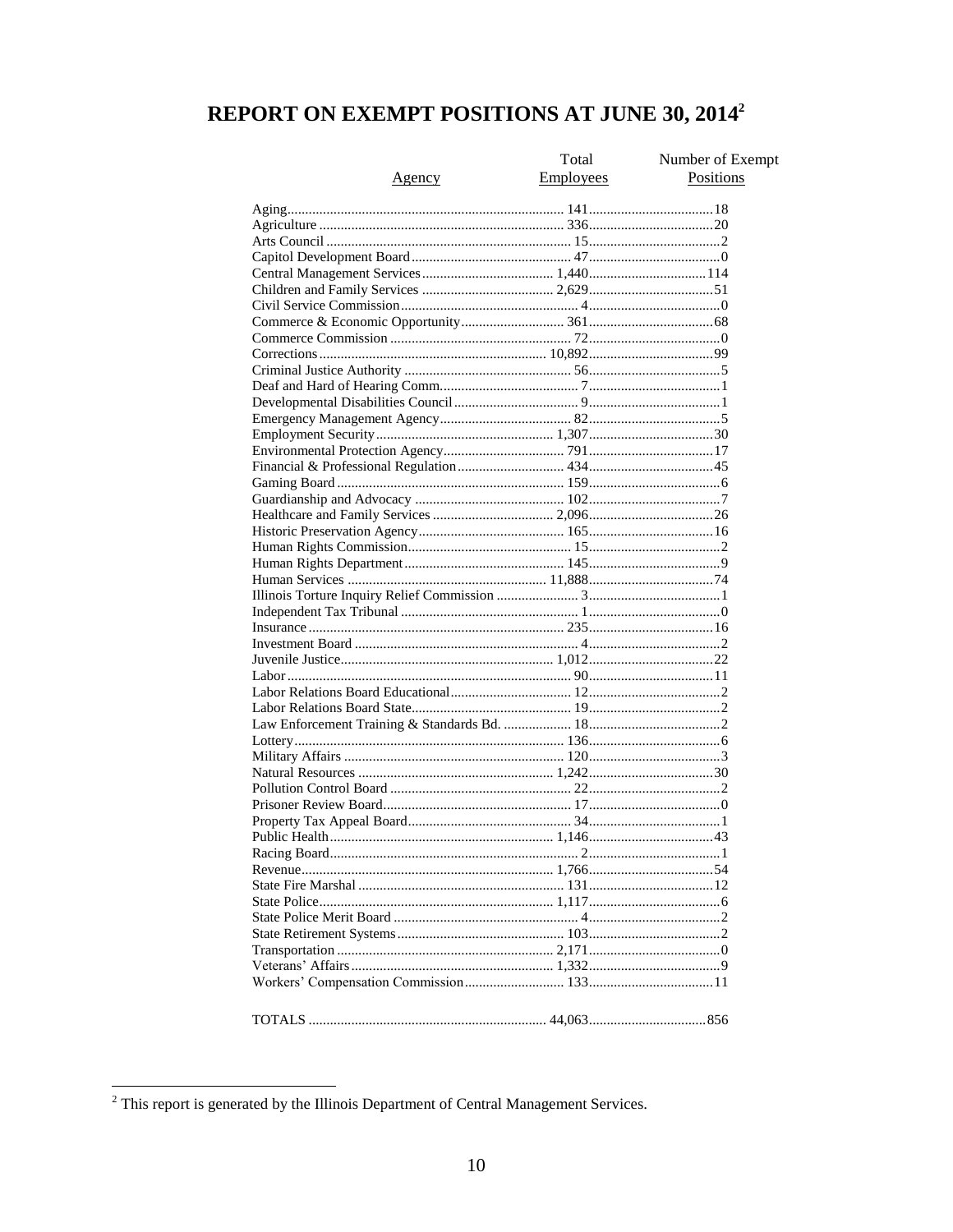# **EXEMPTION ACTIVITY BY AGENCY**

| Aging                                 | 2 exemptions granted<br>1 exemption withdrawn                                                                                                 |
|---------------------------------------|-----------------------------------------------------------------------------------------------------------------------------------------------|
| Agriculture                           | 4 exemptions granted                                                                                                                          |
| <b>Central Management Services</b>    | 1 exempt position abolished<br>2 exemptions granted<br>1 exemption request withdrawn                                                          |
| <b>Children and Family Services</b>   | 2 exempt positions abolished<br>2 exemptions granted<br>1 exemption rescinded                                                                 |
| Commerce and Economic Opportunity     | 4 exemptions granted<br>3 exemptions rescinded<br>5 exemption rescissions denied                                                              |
| Corrections                           | 2 exempt positions abolished<br>1 exemption request denied<br>1 exemption granted<br>5 exemptions rescinded<br>4 exemption rescissions denied |
| <b>Employment Security</b>            | 1 exempt position abolished                                                                                                                   |
| Financial and Professional Regulation | 1 exemption granted                                                                                                                           |
| <b>Healthcare and Family Services</b> | 1 exemption granted<br>1 exemption rescission denied                                                                                          |
| <b>Historic Preservation Agency</b>   | 2 exemptions granted<br>2 exemptions rescinded                                                                                                |
| <b>Human Services</b>                 | 3 exemptions granted<br>3 exemptions rescinded<br>2 exemption rescissions denied                                                              |
| Insurance                             | 2 exemptions granted<br>1 exemption request denied                                                                                            |
| Juvenile Justice                      | 3 exemptions granted<br>1 exemption request withdrawn<br>3 exemptions rescinded                                                               |
| Lottery                               | 1 exemption rescinded                                                                                                                         |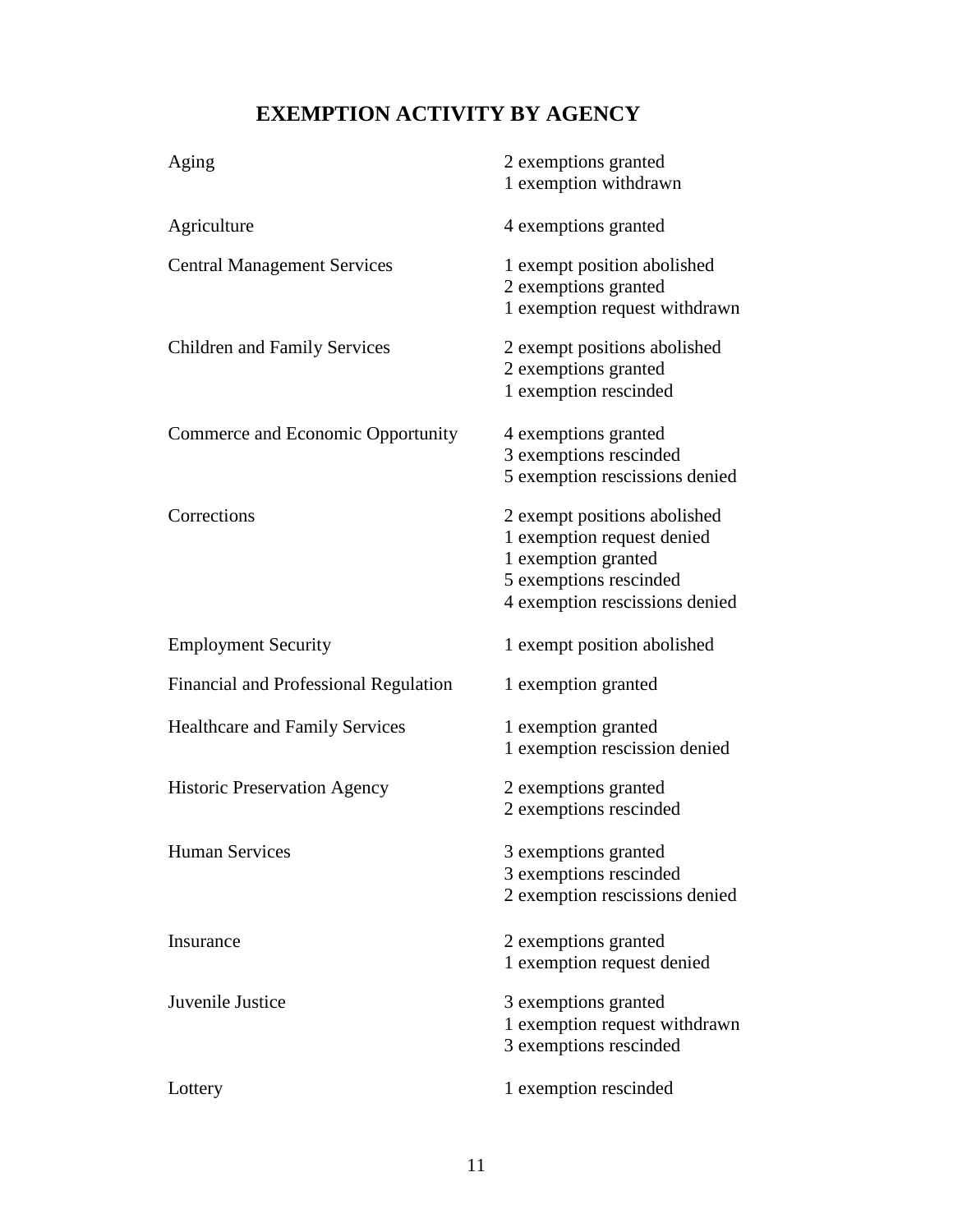## **EXEMPTION ACTIVITY BY AGENCY**

| <b>Natural Resources</b>             | 1 exemption rescission denied  |
|--------------------------------------|--------------------------------|
| Public Health                        | 1 exemption granted            |
|                                      | 5 exemption rescissions denied |
| Revenue                              | 1 exempt position abolished    |
|                                      | 4 exemptions granted           |
|                                      | 2 exemption requests withdrawn |
|                                      | 1 exemption rescission denied  |
| Sentencing Policy Advisory Council   | 2 exempt positions abolished   |
|                                      | 2 exemptions rescinded         |
| <b>State Fire Marshal</b>            | 1 exemption rescission denied  |
| <b>State Police</b>                  | 2 exemptions granted           |
|                                      | 2 exemptions rescinded         |
| <b>State Police Merit Board</b>      | 1 exemption granted            |
| <b>Torture and Relief Commission</b> | 1 exemption granted            |
| Workers' Compensation Commission     | 3 exemptions granted           |
|                                      | 1 exemption request withdrawn  |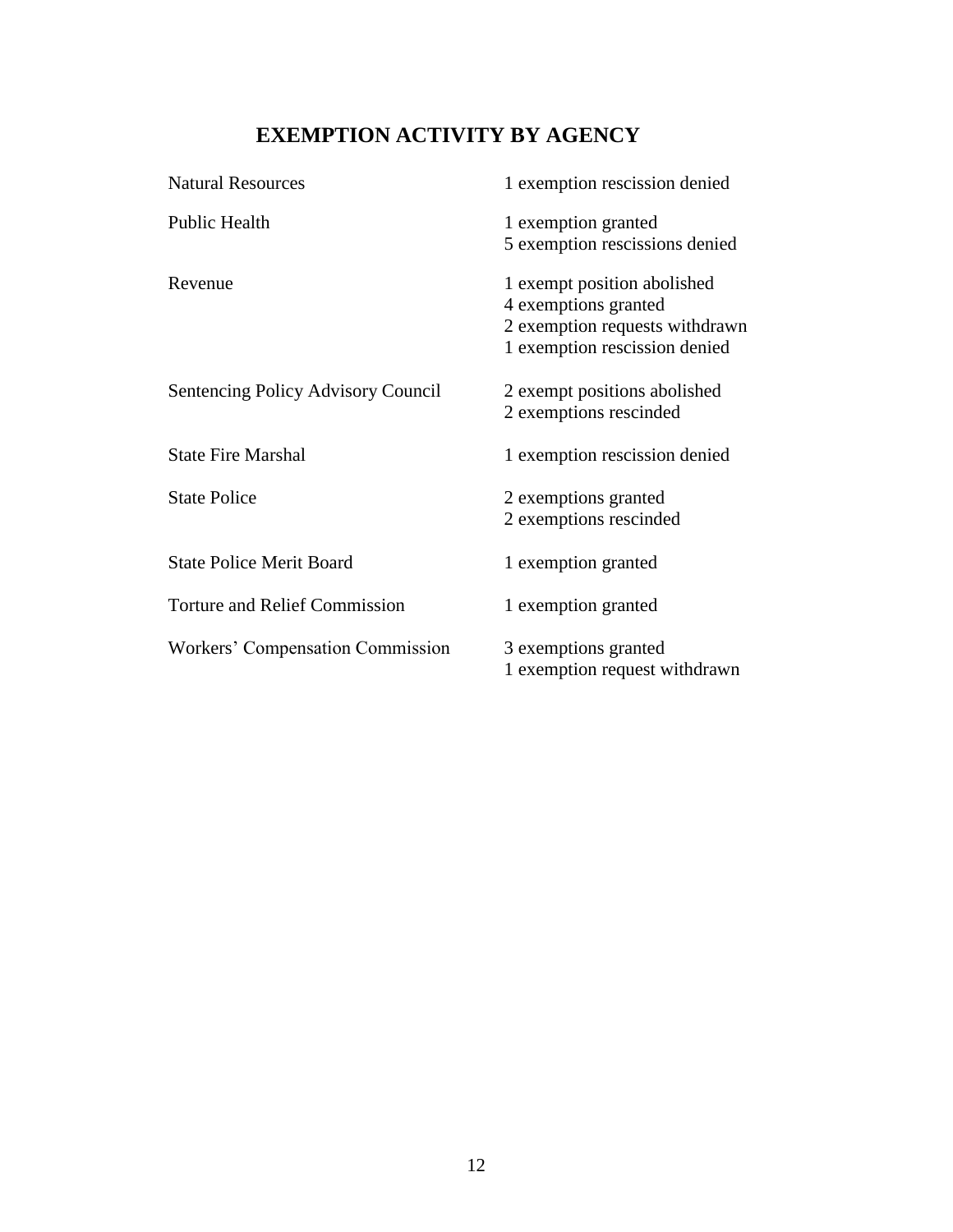## **TECHNICAL ACTIONS BY THE COMMISSION**

|                                              | <b>FY 10</b> | FY 11          | FY 12          | FY 13       | FY 14          |
|----------------------------------------------|--------------|----------------|----------------|-------------|----------------|
| <b>Class Specifications</b>                  |              |                |                |             |                |
| <b>Revisions or New Classes Not Approved</b> | $\Omega$     | 1              | $\theta$       | $\Omega$    | 1              |
| New Classes Approved                         | 12           | 5              | 10             | 8           | 10             |
| <b>Revised Classes Approved</b>              | 27           | 8              | 7              | 16          | 15             |
| <b>Abolished Classes Approved</b>            | $\theta$     | $\overline{0}$ | $\overline{2}$ | 4           | $\overline{0}$ |
| <b>TOTALS</b>                                | 39           | 14             | 19             | 28          | 26             |
| 4d(3) Exemptions                             |              |                |                |             |                |
| <b>Exemption Requests Granted</b>            | 30           | 52             | 40             | 55          | 39             |
| <b>Exemption Requests Denied</b>             | 0            | 8              | 2              | 7           | 2              |
| <b>Exemption Requests Withdrawn</b>          | 4            | $\Omega$       | $\overline{4}$ | 13          | 6              |
| <b>Exemptions Rescinded</b>                  | 46           | 18             | 12             | 19          | 22             |
| <b>Exemption Rescissions Denied</b>          | 41           | 30             | 39             | 35          | 20             |
| Exempt Positions Abolished <sup>3</sup>      | 19           | $\overline{5}$ | <u>20</u>      | 3           | 9              |
| <b>TOTALS</b>                                | <b>140</b>   | 113            | 117            | <u>132</u>  | 98             |
| <b>TOTAL TECHNICAL ACTIONS</b>               | <u> 179</u>  | <u> 127</u>    | <u>136</u>     | <u> 160</u> | <u> 124</u>    |



 $\overline{a}$ 

 $3$  This statistic was added to the annual report as recommended in the Auditor General's Management Audit of Exemptions Granted by the Civil Service Commission.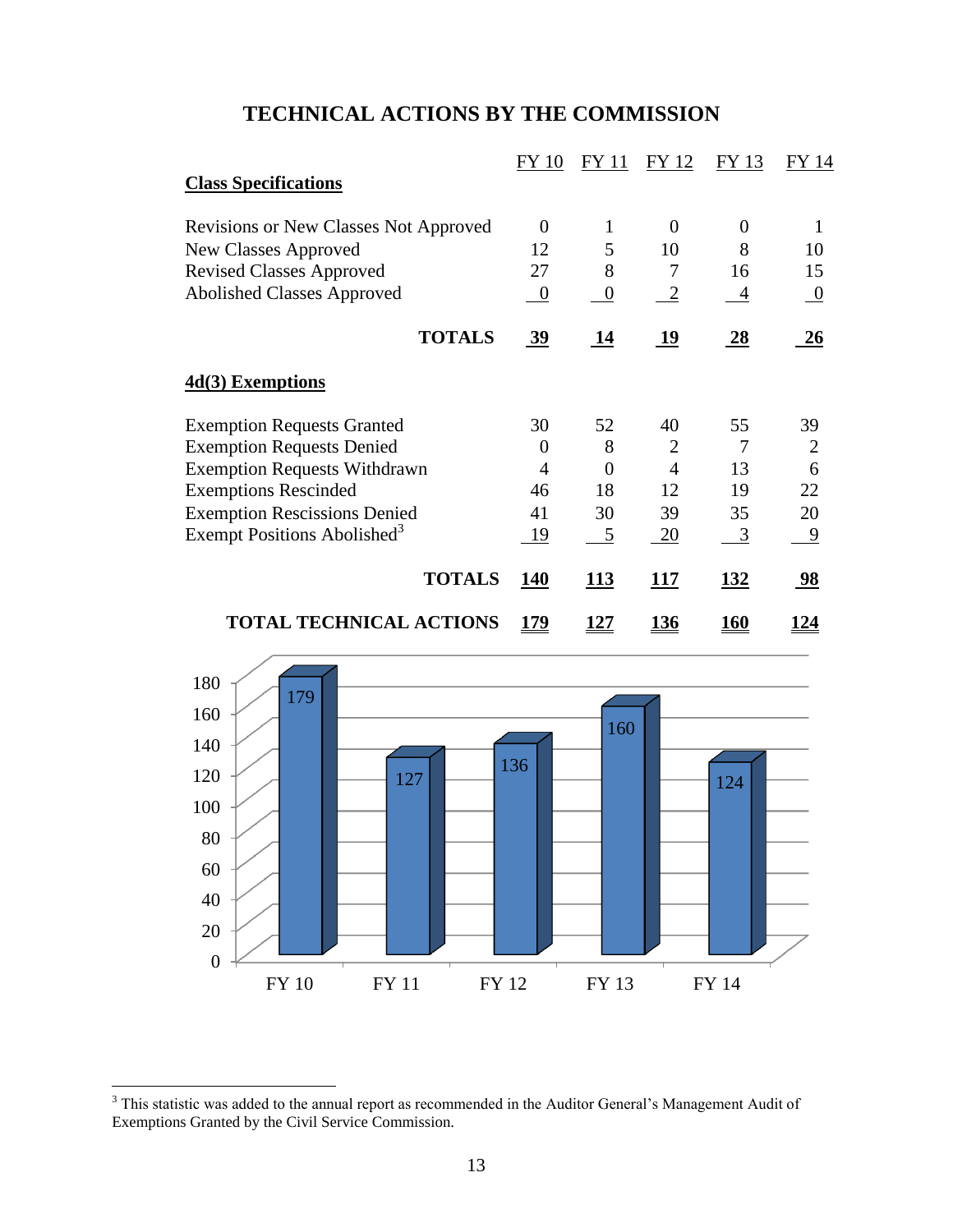## **(4) RULE VIOLATION AND COMPLIANCE ACTIVITY**

A merit system can only be as effective as the people who administer it will permit. Recognizing that pressures exist to circumvent the merit system and to provide a bulwark against the erosion of merit system standards, the legislature placed in the Civil Service Commission the responsibility for ensuring that personnel activities are carried out in compliance with the Personnel Code and Personnel Rules along with the authority to direct compliance where it finds violations.

In carrying out this mandate, the Commission investigates all allegations of noncompliance furnished to the Commission or brought to the attention of its staff to determine whether there was a violation of the statute and/or its implementing rules. There were four rule violation appeals filed and seven decisions rendered on appeals of Personnel Code and/or Rule violation allegations in fiscal year 2014. One appeal resulted in a finding of a violation when an employee was not placed on a reemployment list for recall from layoff, three appeals resulted in a finding of no violation, and three appeals were dismissed. There were two rule violation appeals pending at June 30, 2014.

The Personnel Code also provides for appointments to state service in accordance with the principle of merit and fitness which is determined by the use of examination methods in areas of education, experience, cultural knowledge, capacity, knowledge, manual skill, linguistic ability, character, physical fitness, and psychological fitness. There are occasions where examinations are not feasible so in order to provide flexibility, the Code provides for three types of appointments which can be made without formal competitive examination. They are emergency, temporary, and provisional appointments, all of which are limited by the Personnel Code.

Emergency appointments shall not exceed 60 days, shall not be renewed and may be made without regard to an eligible list. Notices of selections and terminations shall be reported immediately to the Director of Central Management Services. Temporary appointments may be utilized by persons in positions to perform temporary or seasonal work. No position shall be filled by temporary appointment for more than six months out of any twelve-month period. Provisional appointments may be utilized by persons in positions when there is no appropriate eligible list available. No positions shall be filled by provisional appointment for more than six months out of any twelve month period. The following are the numbers of consecutive nonmerit appointments reported by the Commission in the monthly minutes. The Commission's monthly Minutes provide the number by agency.

| July      | 54 | January  |                   |
|-----------|----|----------|-------------------|
| August    | 66 | February | $\mathbf{\Omega}$ |
| September | 32 | March    | 21                |
| October   | 5  | April    | 28                |
| November  | 3  | May      | 38                |
| December  | 1  | June     | 73                |

The incumbents have been appointed to temporary appointments for more than six months in a twelve-month period or have received a number of non-merit appointments. Although these appointments are not in violation of the Personnel Code or Rules, they are reported for the information of the members of the Commission for purposes of monitoring.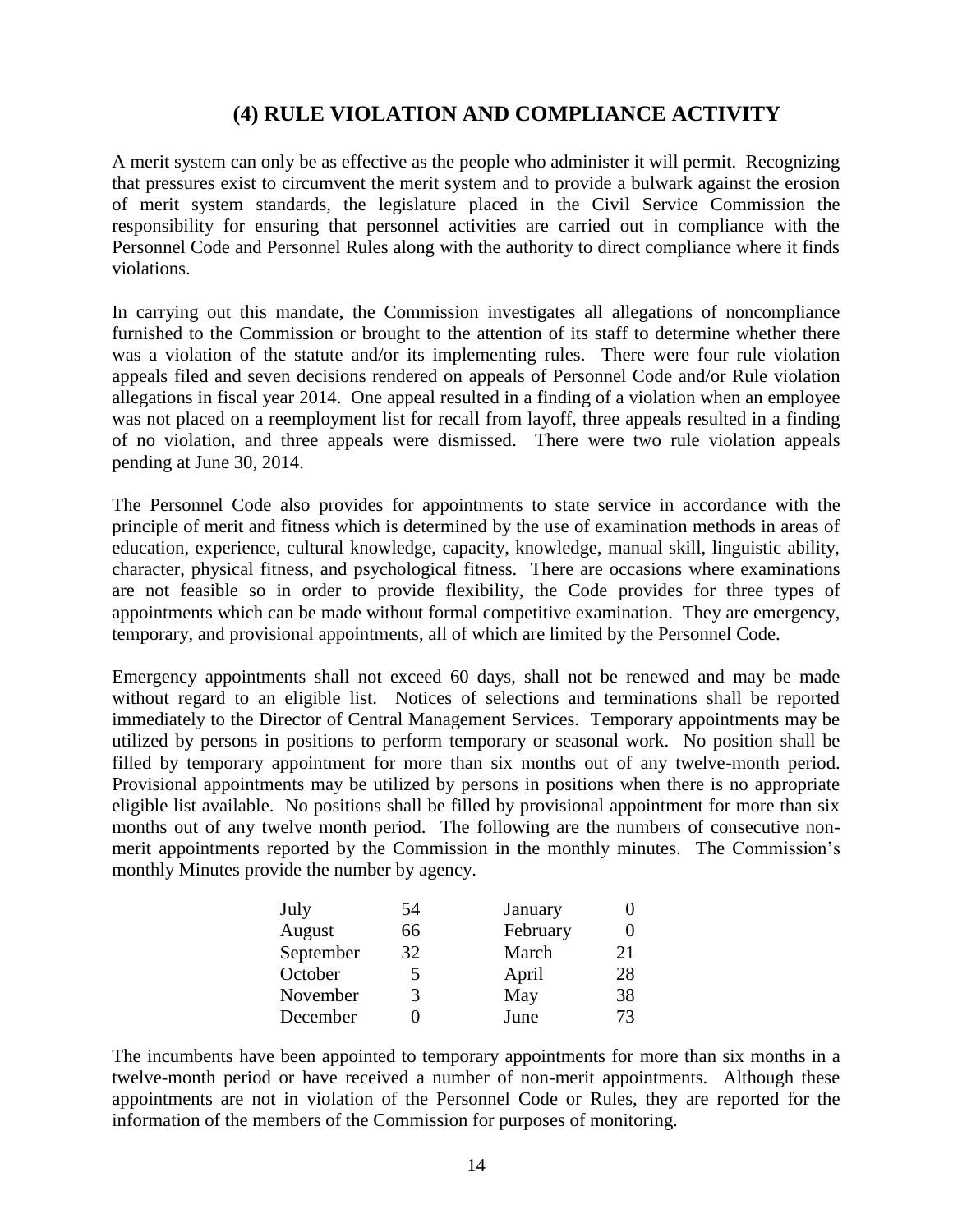## **(5) APPEALS OF DISCHARGE, SUSPENSION OVER 30 DAYS IN A TWELVE-MONTH PERIOD, AND DEMOTION**

The Civil Service Commission is responsible for conducting hearings on appeals of discharge and suspensions totaling more than 30 days in any twelve-month period, and demotion. The Commission has the power to administer oaths, subpoena witnesses, and compel the production of books and papers in accordance therewith. When an employee receives a written notice of discharge, they may appeal the action to the Commission. The appeal must be filed within 15 days after service of the written notice of discharge. The Commission then schedules a hearing within 30 days. At the hearing, the employee has a right to counsel and may question the witnesses who testify against him under oath. The burden of proof is upon the agency to prove that the employee committed the alleged infractions and that discharge is the appropriate discipline.

In fiscal year 2014, there were 34 discharge appeals filed and the Commission rendered decisions in 29 appeals. The Commission imposed a suspension instead of discharge in eight appeals, reinstated three employees without suspension, and denied two appeals (upheld the discharge). One appeal was dismissed for default when the employee failed to appear at scheduled hearing. Three appeals were dismissed due to no jurisdiction, and 12 appeals were withdrawn or settled. There were 17 pending discharge appeals at June 30, 2014.

There were nine suspension appeals filed during fiscal year 2014 and 11 decisions rendered by the Commission. Four appeals were dismissed for no jurisdiction, two suspension appeals were withdrawn, three suspensions were upheld, and two suspensions were reduced. At June 30, 2014, there were three pending suspension appeals.

The Commission is also responsible for hearing appeals of employees who have been demoted in their positions. Although this is not an active area, it is important that employees have a right to appeal if they believe they have been unjustly demoted in their position. There were no decisions and no pending demotion appeals at June 30, 2014.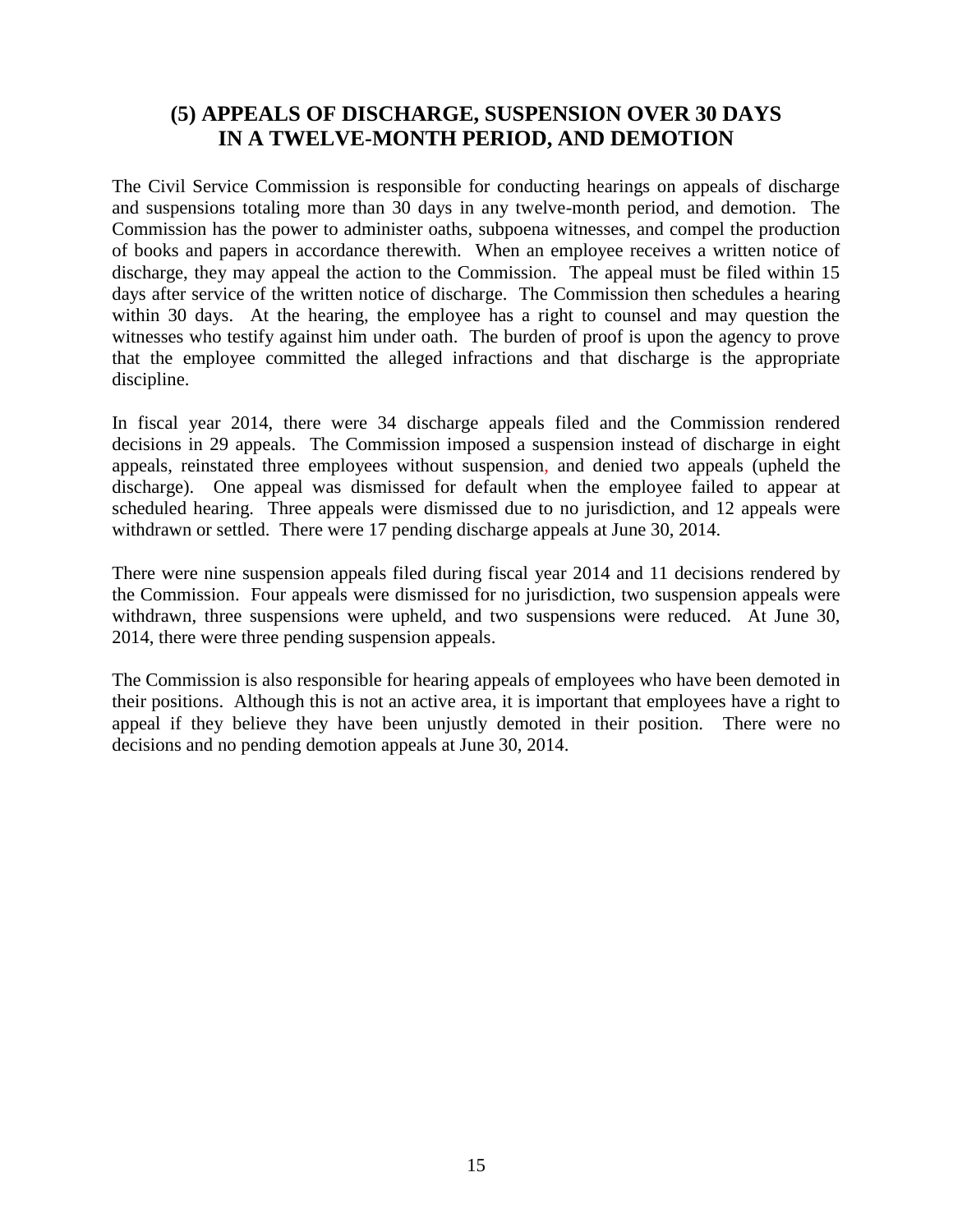## **CHARGES FOR DISCHARGE AND SUSPENSION<sup>4</sup>**

| Failure to follow procedures, regulations, rules or supervisory directives15 |  |
|------------------------------------------------------------------------------|--|
|                                                                              |  |
|                                                                              |  |
|                                                                              |  |
|                                                                              |  |
|                                                                              |  |
|                                                                              |  |
|                                                                              |  |
|                                                                              |  |

#### Total Charges 68

## **(6) APPEALS OF GEOGRAPHICAL TRANSFER AND ALLOCATION**

Employees who are involuntarily transferred from one geographic area of the state to another may appeal such transfers to the Commission. There were no geographical transfer appeals filed during fiscal year 2014.

The Commission is also responsible for hearing employees' appeals from decisions of the Director of the Department of Central Management Services where an employee believes that their position is improperly allocated. In allocation appeals, the burden is on the employee to prove the Director of Central Management Services has not properly classified their position. There was one allocation appeal filed during fiscal year 2014 and it is pending.

## **(7) APPEALS OF LAYOFF**

The Personnel Rules allow the layoff of certified employees due to lack of funds, material change in duties or organization, lack of work, and the abolition of a position or for any of these reasons. Employees who feel that they have been laid off in violation of the Personnel Code or Rules may, within 15 days following the effective date of layoff, file a written appeal to the Civil Service Commission. The Civil Service Commission is authorized to investigate the allegations made by the employee in the layoff appeal and may conduct a hearing if it is determined that substantial issues of fact or law remain unresolved. When the investigation is complete, a proposal for decision is issued by staff and submitted to the employee and agency. If adopted by the Commission, the decision becomes a final administrative decision. There were no layoff appeals filed during fiscal year 2014. The Commission rendered decisions in three layoff appeals during fiscal year 2014. In two appeals, no violation was found and the remaining appeal was withdrawn. There were no pending layoff appeals at June 30, 2014.

 $\overline{a}$ 

<sup>&</sup>lt;sup>4</sup> The total exceeds the number of employees discharged and suspended because multiple charges were made against some employees.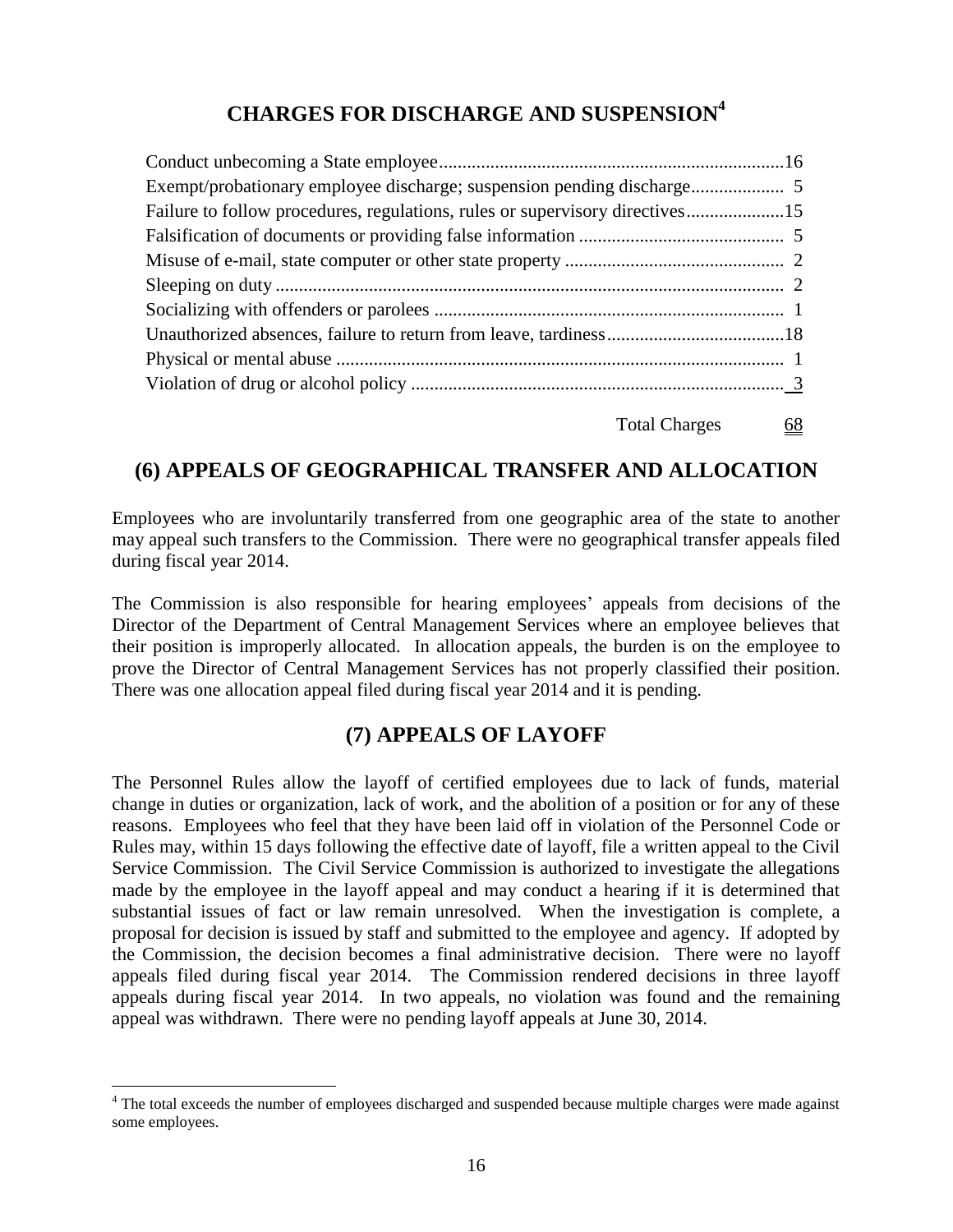#### **DECLARATORY RULING**

The Rules of the Civil Service Commission allow for Declaratory Rulings as to material questions involving the interpretation of the Personnel Code, Personnel Rules, or final orders of the Commission upon petition by interested or effected parties. Declaratory Rulings are only advisory. This is an infrequent action. The Commission received one request for Declaratory Ruling during fiscal year 2014.

|                              | 2010           | 2011 | 2012           | 2013     | 2014           | <b>TOTAL</b>   |
|------------------------------|----------------|------|----------------|----------|----------------|----------------|
| Discharge                    | 43             | 39   | 40             | 31       | 34             | 187            |
| Suspension                   | $\overline{2}$ | 3    | 6              | 6        | 9              | 26             |
| Demotion                     | $\overline{0}$ |      | $\overline{2}$ | 0        | $\Omega$       | 3              |
| <b>Rule Violation</b>        | 6              | 12   | 4              | 7        | $\overline{4}$ | 33             |
| <b>Geographical Transfer</b> | 1              | 0    |                | 0        | 0              | $\overline{2}$ |
| Allocation                   | $\overline{0}$ | 0    | $\overline{2}$ | $\Omega$ |                | 3              |
| Layoff                       | 3              | 0    | 1              | 3        | 0              | 7              |
| <b>Declaratory Ruling</b>    | 0              | 0    | 0              |          | 1              | $\mathfrak{D}$ |
|                              | 55             | 55   | 56             | 48       | 49             |                |

### **APPEALS FILED BY TYPE FOR THE FIVE-YEAR PERIOD ENDED JUNE 30, 2014**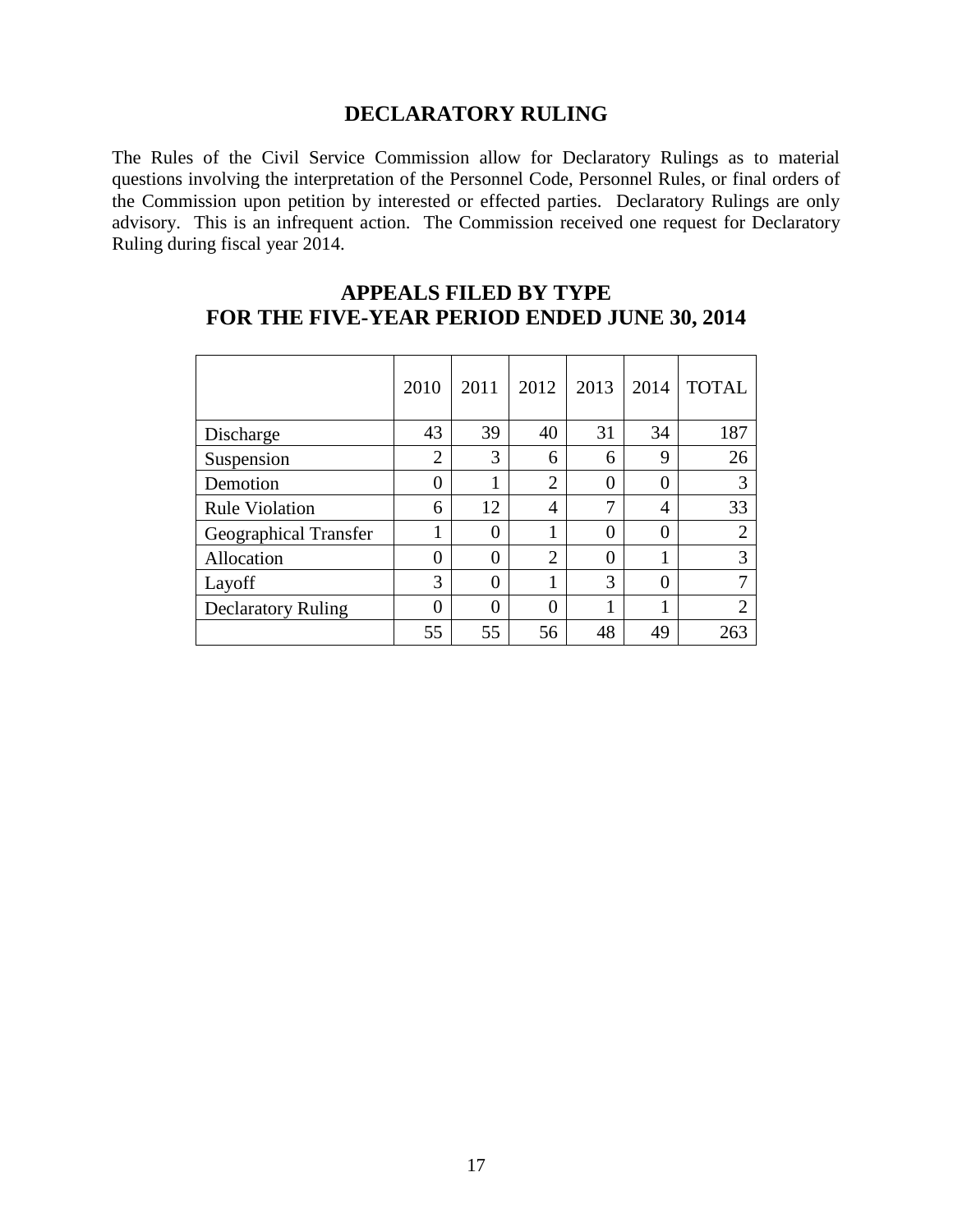## **DECISIONS OF THE COMMISSION**

| A. Substantive Actions by the Commission                                                     | FY 10            | FY 11            | FY 12                     | <b>FY 13</b>            | FY 14                        |
|----------------------------------------------------------------------------------------------|------------------|------------------|---------------------------|-------------------------|------------------------------|
| Appeals granted:                                                                             |                  |                  |                           |                         |                              |
| Employees reinstated with suspension                                                         | 10               | 9                | 10                        | 1                       | $8\,$                        |
| Employees reinstated with no suspension                                                      | 1                | $\overline{c}$   | $\mathbf{1}$              | 3                       | 3                            |
| Layoff appeal granted                                                                        | $\boldsymbol{0}$ | $\boldsymbol{0}$ | $\boldsymbol{0}$          | $\boldsymbol{0}$        | $\boldsymbol{0}$             |
| Rule Violation appeal granted                                                                | $\overline{2}$   | $\overline{2}$   | 1                         | 1                       | 1                            |
| Declaratory Ruling granted                                                                   | $\overline{0}$   | $\boldsymbol{0}$ | $\overline{0}$            | $\mathbf{1}$            | $\boldsymbol{0}$             |
| Allocation appeal granted                                                                    | $\overline{0}$   | $\boldsymbol{0}$ | $\boldsymbol{0}$          | $\overline{2}$          | $\boldsymbol{0}$             |
| Suspension appeal granted                                                                    | $\overline{0}$   | $\overline{0}$   | $\overline{0}$            | $\mathbf{1}$            | $\overline{2}$               |
| <b>Subtotal</b>                                                                              | <u>13</u>        | <u>13</u>        | <u>12</u>                 | $\overline{\mathbf{2}}$ | 14                           |
| Appeals denied:                                                                              |                  |                  |                           |                         |                              |
| Discharge appeal denied                                                                      | 8                | 20               | 11                        | 8                       | $\overline{c}$               |
| <b>Position Allocation denied</b>                                                            | $\overline{0}$   | $\boldsymbol{0}$ | $\boldsymbol{0}$          | $\boldsymbol{0}$        | $\boldsymbol{0}$             |
| Layoff appeal denied                                                                         | 0                | 1                | $\boldsymbol{0}$          | $\boldsymbol{0}$        | $\boldsymbol{2}$             |
| Geographical Transfer appeal denied                                                          | 0                | $\boldsymbol{0}$ | $\boldsymbol{0}$          | $\boldsymbol{0}$        | $\boldsymbol{0}$             |
| Suspension appeal denied                                                                     | 1                | $\boldsymbol{0}$ | 1                         | $\boldsymbol{0}$        | 3                            |
| Rule Violation appeal denied                                                                 | 4                | 3                | 5                         | $\overline{4}$          | 3                            |
| <b>Declaratory Ruling</b>                                                                    | 1                | $\overline{0}$   | $\overline{0}$            | $\overline{0}$          | $\boldsymbol{0}$             |
|                                                                                              |                  |                  |                           |                         |                              |
| <b>Subtotal</b>                                                                              | <u> 14</u>       | <u>24</u>        | 17                        | <u>12</u>               | <u>10</u>                    |
| <b>Total Substantive Actions</b>                                                             | <u> 27</u>       | <u>37</u>        | <u>29</u>                 | <u>21</u>               | <u>24</u>                    |
|                                                                                              |                  |                  |                           |                         |                              |
| B. Appeals dismissed with no decision on the<br>Merits or interlocutory appeals <sup>3</sup> |                  |                  |                           |                         |                              |
| <b>Discharges</b>                                                                            | 16               | 17               | 21                        | 17                      | 16                           |
| Demotions                                                                                    | $\boldsymbol{0}$ | $\mathbf{1}$     | $\mathbf{1}$              | 1                       | $\boldsymbol{0}$             |
| Allocations                                                                                  | 0                | $\boldsymbol{0}$ | $\boldsymbol{0}$          | $\boldsymbol{0}$        | 0                            |
| Layoff appeals                                                                               | $\overline{0}$   | $\overline{2}$   | $\overline{0}$            |                         |                              |
| <b>Geographical Transfers</b>                                                                | 6                | $\overline{2}$   | $\boldsymbol{0}$          | $\mathbf{1}$            | $\boldsymbol{0}$             |
| Suspensions                                                                                  | 1                | $\overline{4}$   | $\overline{4}$            | $\mathfrak{Z}$          | 6                            |
| <b>Rule Violations</b>                                                                       | $\overline{4}$   | $\overline{4}$   | 3                         | $\overline{0}$          | 3                            |
| <b>Total Non-Substantive Actions</b>                                                         | 27               | $\underline{30}$ | $\underline{\mathbf{29}}$ | $\underline{23}$        | $\underline{\underline{26}}$ |
| C. Appeals Pending at end of Fiscal Year                                                     | 36               | 23               | 21                        | 25                      | 24                           |

 5 Includes appeals dismissed due to settlement, withdrawal, default (failure to appear or failure to respond to Commission inquiry) or lack of jurisdiction.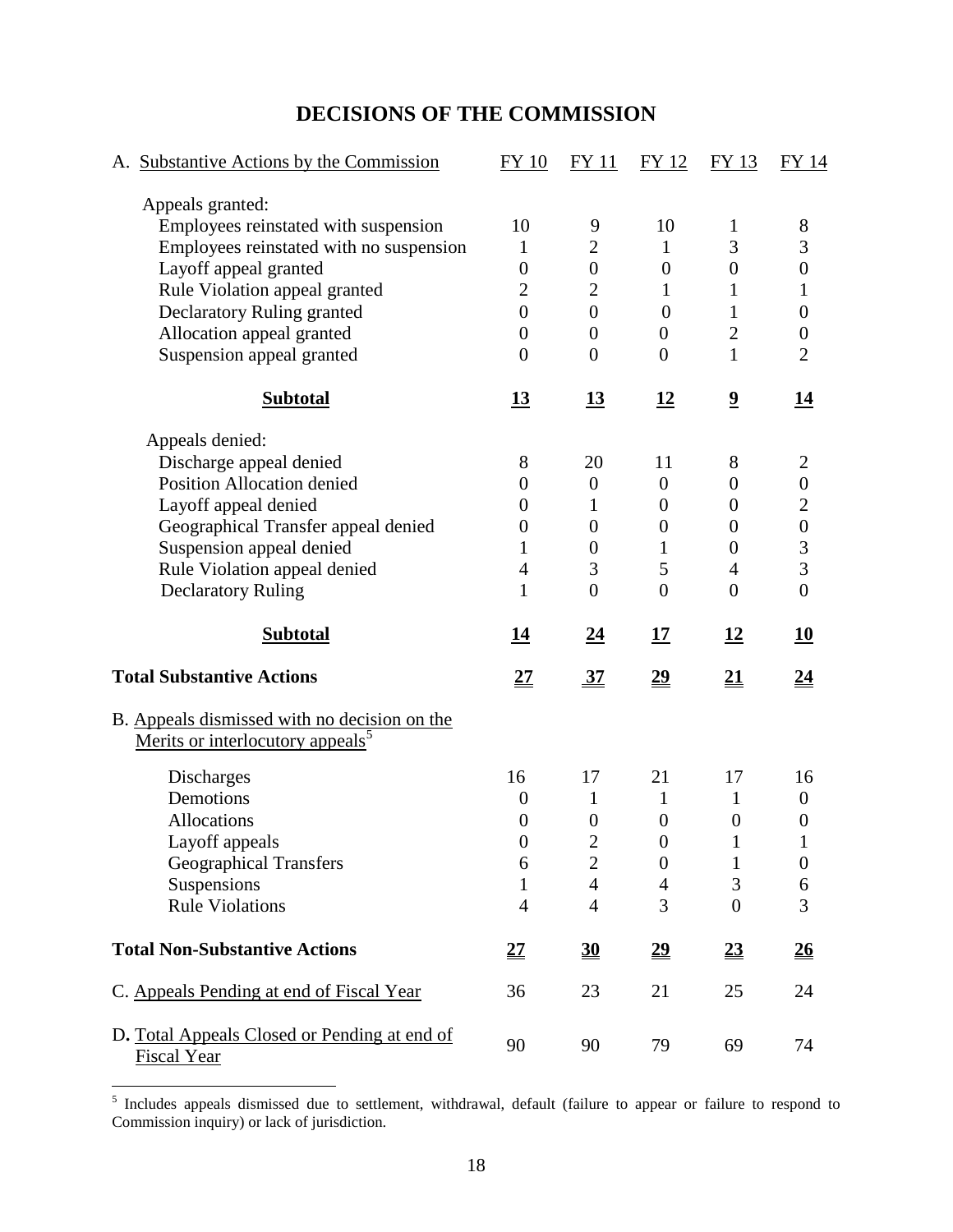

At June 30, 2014 there were a total of 24 appeals pending, with three of those from previous years. The chart below reflects the processing time for appeals that were concluded during fiscal years ended June 30. The time is calculated from the date the appeal was filed to the date the final decision of the Commission was rendered. This calculation is consistent with that reported on the Public Accountability Report issued by the Office of the Comptroller.



#### **AVERAGE PROCESSING TIME**

The average processing time of 202 days for fiscal year 2013 would be 164 days if one large rule violation appeal was removed from the calculation. The average processing time of 190 days for fiscal year 2014 would be 175 days if one layoff appeal was removed from the calculation.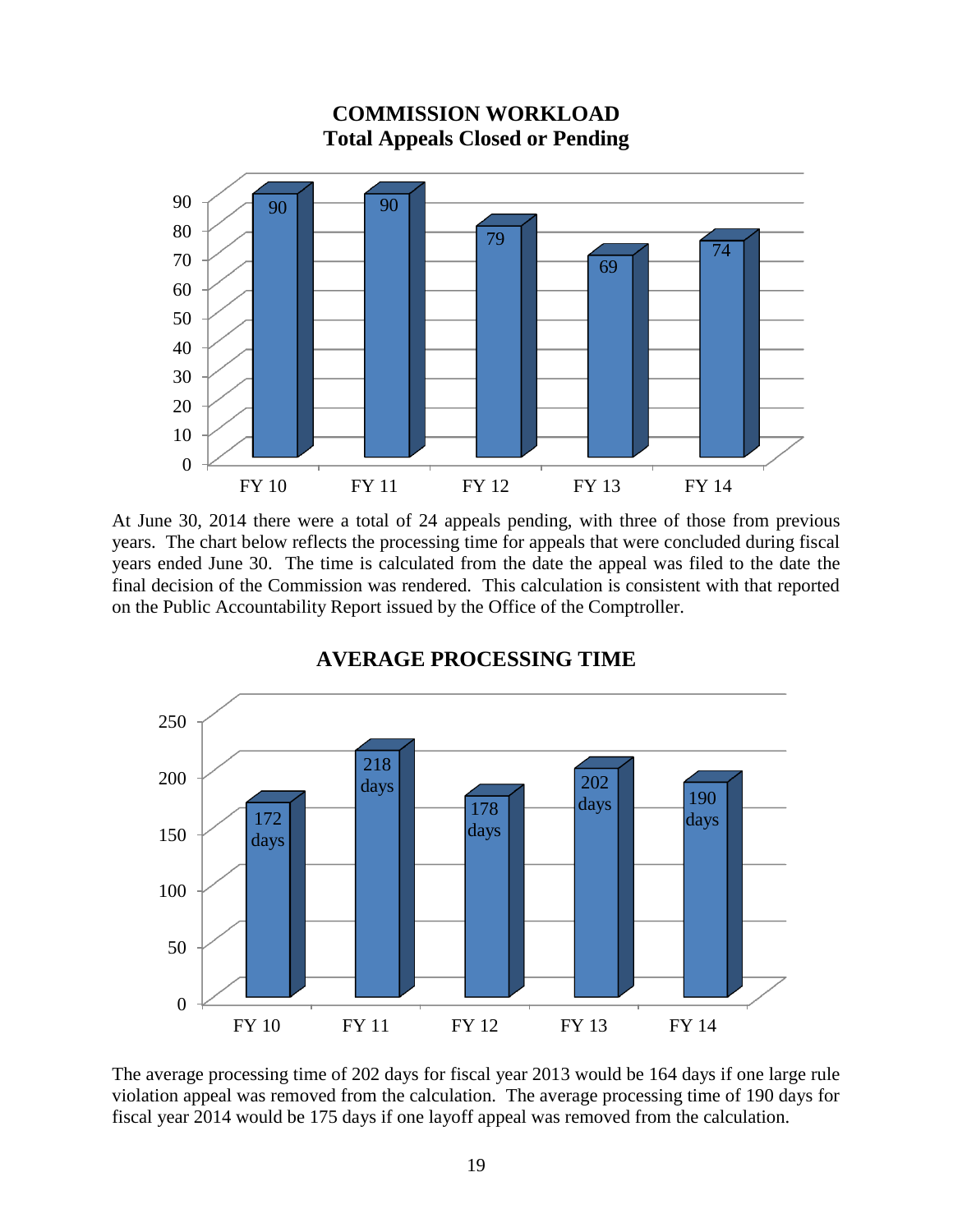#### **ADMINISTRATIVE REVIEW**

Parties that wish to appeal decisions of the Commission may do so in accordance with the provisions of the Administrative Review Law (735 ILCS 5/Article III). The following chart shows the administrative reviews and appeals filed for each fiscal year. If an appeal was filed during fiscal year 2007 and one of the parties filed for Administrative Review during fiscal year 2009, the statistic will be counted for fiscal year 2007.



The following table shows the results and current status of Administrative Reviews that were filed for fiscal years 2007 through 2014. This table shows Administrative Reviews by the year the appeal was filed, not by the year a court decision is ultimately rendered. The total of number of Administrative Review decisions can exceed the total number filed for the same year because decisions by both the Circuit Court and Appellate Court (if the Circuit Court decision was appealed) are counted separately.

|                                             | 2007 | 2008 | 2009     | 2010 | 2011 | 2012 | 2013 | 2014 |     |
|---------------------------------------------|------|------|----------|------|------|------|------|------|-----|
| Commission upheld in Circuit Court          | 6    |      | 6        | 8    |      |      |      | 0    | 65% |
| <b>Commission reversed in Circuit Court</b> |      |      |          |      |      |      |      | 0    | 8%  |
| Commission upheld in Appellate Court        | ∍    |      |          |      |      |      |      | 0    | 17% |
| <b>Commission reversed in Appellate</b>     |      |      | 0        |      |      |      |      | 0    | 6%  |
| Court                                       |      |      |          |      |      |      |      |      |     |
| Remanded to Commission                      |      | 2    | $\Omega$ |      |      |      |      | 0    | 9%  |
| Pending as of June 30 2014                  |      |      |          |      |      | 6    |      | ⌒    | 29% |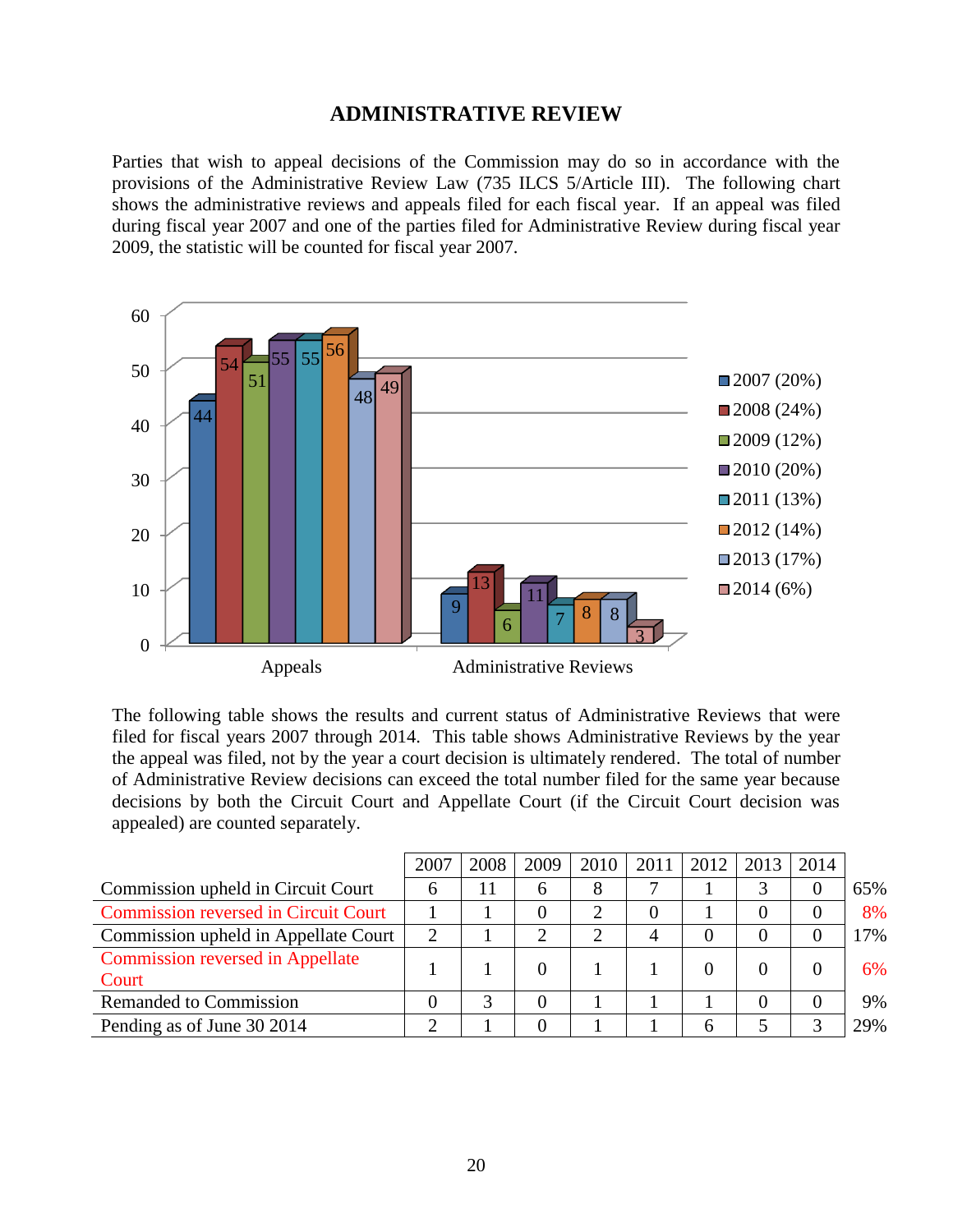#### **GRIEVANCE COMMITTEE**

The Director of Central Management Services is required to appoint a grievance committee to hear Step 4 grievances comprising two employees of Central Management Services and one Commission employee with experience and knowledge in personnel administration and employee relations. The Director is allowed to substitute another agency employee in the absence of a Commission employee. There were no scheduled meetings with Commission employees during fiscal year 2014. To ensure Step 4 grievances are being administered in a timely and proper manner, the Commission sought Step 4 grievance data from the Department of Central Management Services as of June 30, 2014. This data has yet to be provided to the Commission.

#### **TRAINING**

In order to administer the State's merit system, agency administrators must have knowledge and expertise in all areas of personnel. Dealing with problem employees is often the most intimidating and frustrating aspect of personnel administration. It is the Commission's belief that while regrettable, discipline up to and including discharge is a necessary component of a good personnel system. The Commission, in an effort to make administrators aware of the requirements of successfully dealing with the disciplinary process, has offered agencies instruction in the disciplinary process. Numerous informal discussions on related issues occurred throughout the year between Commission staff and Agency administrators. The Commission staff is available to employees and agency administrators to respond to a variety of procedural inquiries regarding the operation of the Commission.

## **INTERAGENCY COMMITTEE ON EMPLOYEES WITH DISABILITIES**

The Chairman of the Commission is an ex officio member of the Interagency Committee on Employees with Disabilities (ICED) that operates with no budget and no paid staff, and relies on the technical and financial support of its members and their respective agencies. The Chairman, through a representative of the Commission, participates in monthly meetings and disability awareness events throughout the year to address the diverse issues and concerns of the persons with disabilities employed by executive agencies of the State of Illinois.

## **STATE HISPANIC AND BILINGUAL EMPLOYMENT PLANS**

The Civil Service Commission does not discriminate on the basis of religion, race, national origin, sex, age, handicap, or any other non-merit factor in providing employment opportunities.

## **REPORT ON GREEN GOVERNMENTS ILLINOIS ACT**

The Civil Service Commission continues to be successful in reducing paper usage and solid waste by printing on both sides of paper, recycling used paper, utilizing e-mail, scanning documents wherever possible, and purchasing recycled toner cartridges and recycled content paper.